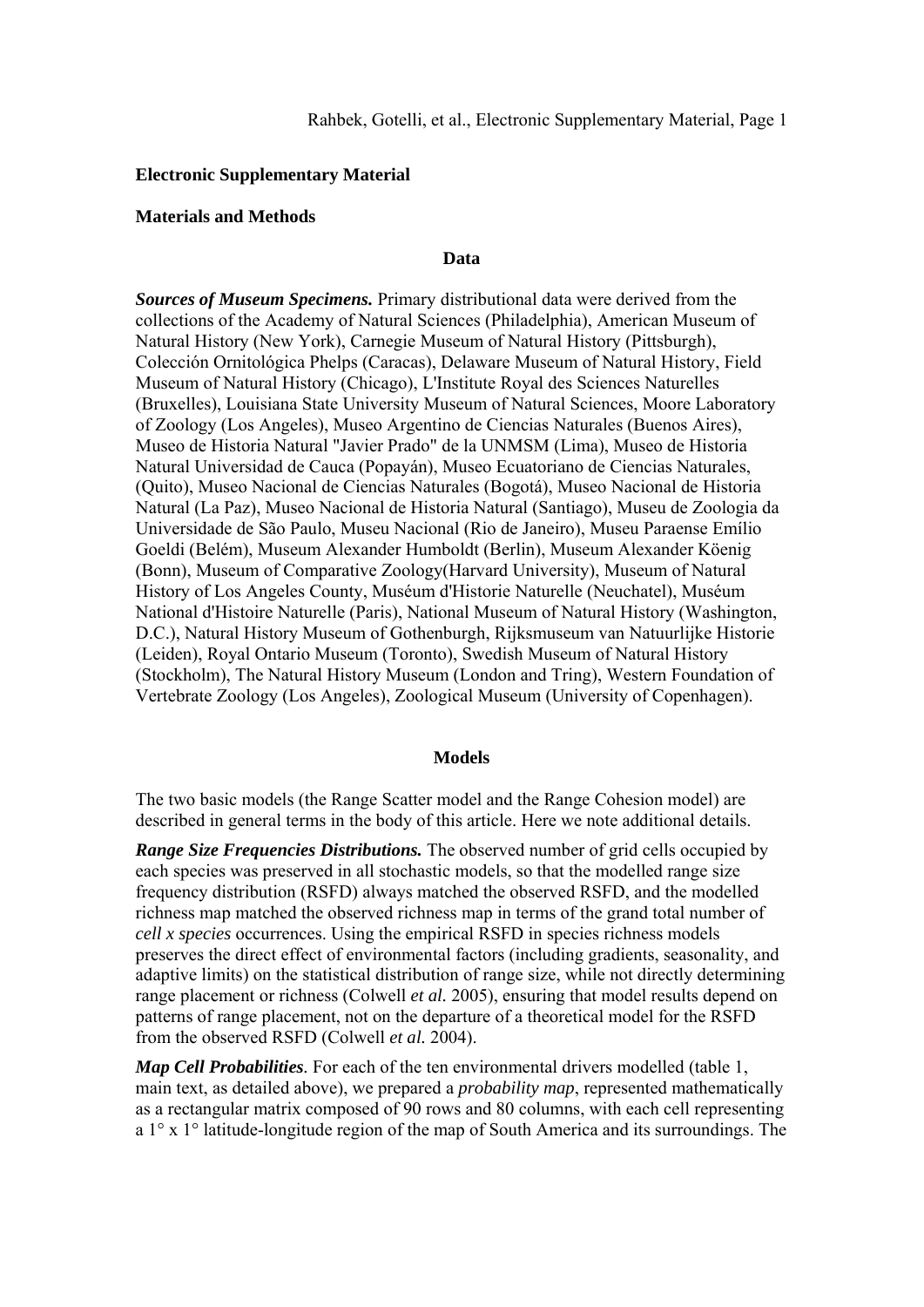1,676 terrestrial cells (including inland lakes and rivers), arranged in their correct geographic relationship to one another, were each assigned a non-zero probability of occurrence, as specified below. These terrestrial cells represent the bounded geographical *domain* for the stochastic models. (Occurrence probability was set to zero in the remaining 5524 cells, which represented the Atlantic and Pacific oceans, the Gulf of Mexico, and portions of eastern Panama.)

To create the probability map for a particular environmental variable  $x$ , we began with raw value  $x_{ij}$  for cell in row *i*, column *j* of the matrix (terrestrial cells only). Maps of these raw values for most of the environmental drivers are illustrated in figure 1 (main text). (Surface area is not illustrated, and the raw values for the geometric constraints model are uniform.) The raw probability of occurrence  $P_{ii}$  for the cell was then defined as

$$
P_{ij} = \frac{x_{ij}}{\sum_{i} \sum_{j} x_{ij}}, \quad \sum_{i} \sum_{j} P_{ij} = \tilde{1}
$$
 Equation 1

For the simple environmental variables, Equation 1 assumes the probability of species occurrence is proportional to the magnitude of environmental factor. Under this assumption, if ranges are small compared to the size of the domain (as for the avifauna of South America), the relationship between the environmental factor and expected species richness is also approximately linear, with no intermediate peak of richness. We did not find evidence of strong non-linearities in avian species richness as a function of environmental variables. Supplementary Fig. 1 illustrates one of these patterns by means of simple, bivariate scatterplots of observed species richness as a function of NPP in each grid cell. At the spatial scale of our analyses, there appears to be little non-linearity in these relationships, supporting our use of probability maps (*Pij*) based on linear scaling of the simple environmental variables  $(x_{ii})$  (Equations 1 and 2).

For the Range Scatter model and, separately, for the Range Cohesion model, ranges were placed stochastically in an initially empty, 90 row by 80 column species *richness map*, guided by each of the ten environmental probability maps. Thus there were 20 models in all. For a given model, all species' ranges were assigned to a richness map stochastically, using the same environmental probability map. The distribution of each species was mapped as a matrix of ones (present in cell) and zeros (absent from cell). The total species richness for each cell was equal to the sum of species occurrences.

*Initial Occurrence*. The initial cell chosen for each species was chosen stochastically, based on the environmental probability maps. Mathematically, the probability that the initial occurrence for a species' range was in cell  $(i, j)$  was simply  $P_{ii}$  (Equation 1, above). Thus, initial occurrence was more likely in some grid cells than others, based on their environmental characteristics. The procedure for assigning the cell of initial occurrence was identical for the Range Scatter and Range Cohesion and models. The models differed only in how subsequent cells were chosen.

**Subsequent Events.** In the Range Cohesion model (based on the "spreading dye" model of Jetz & Rahbek 2001), the placement of each range was completed by choosing any second and subsequent cells from among the set of terrestrial cells bordering (by sides of corners) the cells already occupied by that species, with the choice again guided probabilistically by the values of the environmental probability map in those cells.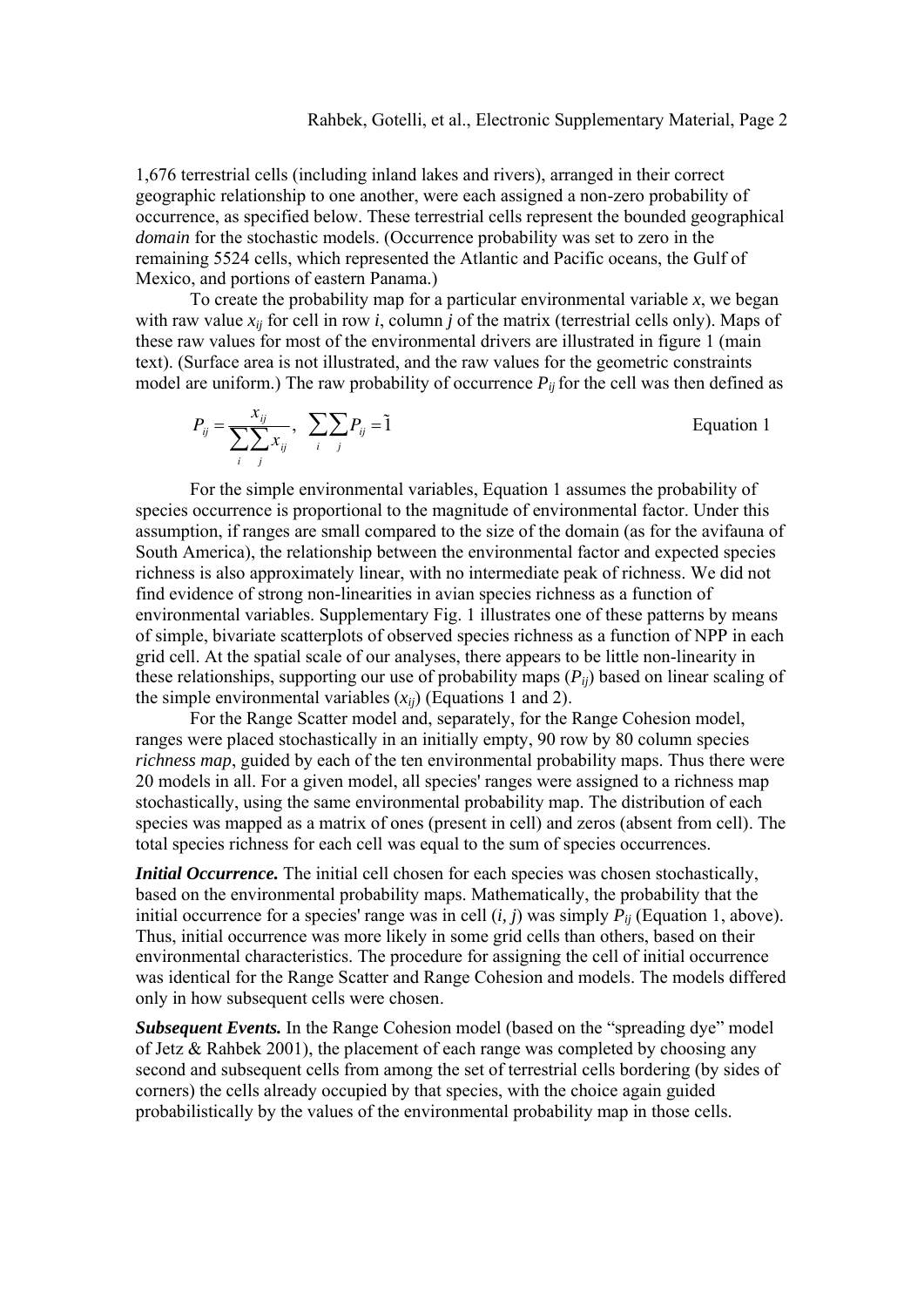Mathematically, if there were *N* terrestrial cells bordering the cell or cells already occupied by the species, but not yet occupied by the species, the probability  $Q_{ii}$  of cell (*i*, *j*) being chosen from among the *N* was

$$
Q_{ij} = \frac{P_{ij}}{\sum_{i} \sum_{j} P_{ij}}, \sum_{i} \sum_{j} Q_{ij} = 1
$$
 Equation 2

where the summations were taken over the *N* candidate cells. The probability of any other cell being chosen was zero. With this algorithm, range cohesion was enforced, but the initial placement and the subsequent assignment of occurrences that locate and shape the range were guided by the environmental probability map.

In contrast, the Range Scatter model enforced no range cohesion. Second and subsequent cells were chosen from among all terrestrial cells not already occupied by that species, anywhere in the richness map, whether or not adjacent to cells already occupied by the species, guided by the cell values of the environmental probability map. Mathematically, if there were *N* terrestrial cells on the entire map that were not yet occupied by the species, then the probability of cell (*i, j*) being chosen, at any given step of the process, is exactly as in the Equation 2 above, with the summations take over all *N* candidate cells.

Our models assumed complete independence among species, so the presence of one species did not affect the probability of occurrence of any other species. Once all species occurrences were placed, the species richness for each cell was summed and recorded. The stochastic range placement procedure was repeated 300 times for each of the 10 environmental maps and for the Range Scatter and Range Cohesion models (20 set of runs in all), as listed in Table 1 (main text). Each iteration of the procedure was initiated by setting the random number seed from the system clock. At the conclusion of each set of 300 iterations a particular model, the average number of species recorded in each map cell was taken to be the statistical expectation of richness per cell for that model. Because modelled cell richness for each run is the sum of many independent, stochastic processes of range placement (one for each species), the distribution of modelled cell values, among runs, converges on a normal distribution by the central limit theorem. Approximate normality has been demonstrated for one-dimensional models based on the corresponding range placement algorithm (R. Colwell, unpublished data). The analyses were conducted with a dedicated software application built by Gary Entsminger in Delphi 7.0 and run on a Windows PC.

*The assumption of range cohesion.* In a heterogeneous environment, the Range Cohesion model integrates the simple, but often realistic geometric constraints that produce the mid-domain effect (boundary constraints and range cohesion (Colwell *et al.* 2004) with environmental heterogeneity. The result is a unified, stochastic model that incorporates a further element of realism by weighting the probability of occurrence in map cells by an environmental factor or factors. However, the qualitative results of this model do not require an assumption of strict range cohesion. Stochastic models based on a Poisson dispersal function from occupied cells produce qualitatively similar results for small or moderate dispersal distances (see also Connolly 2005). At large dispersal distances, this Poisson model converges to the Range Scatter model (Gotelli *et al.,* unpublished results).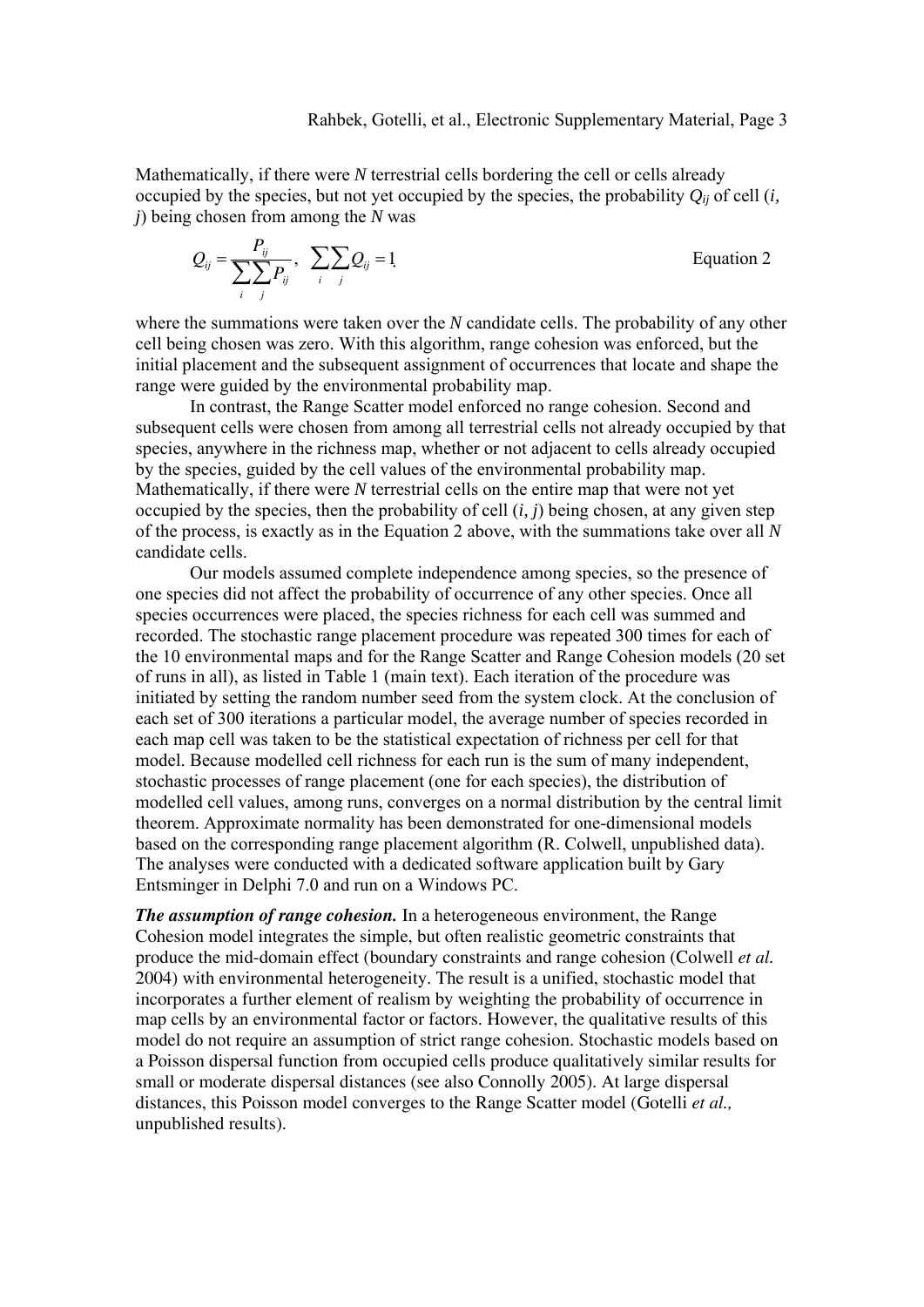*Statistical Analyses.* Each of the 95 stochastic models (main text, table 1) generated an expected species richness value for every  $1 \times 1^{\circ}$  grid cell in the map. We compared the quantitative fit of observed species richness to these model predictions for each model. All statistical analyses of observed and predicted species richness were conducted in the dedicated software package Spatial Analysis in Macroecology (SAM, Version 1.1; Rangel *et al.* 2006).

We did not produce predicted richness maps for the five Range Scatter models for environmentally homogeneous maps (indicated by  $n/a$  in Table 1 in the main text), because the results would themselves be stochastically uniform.

As an initial assessment of the remaining 95 stochastic models, we fit the observed species richness to the expected species richness using an ordinary least-square (OLS) regression model (Sokal & Rohlf 1995). However, because the analysis is based on gridded data, pairs of observations at a given spatial distance may be not statistically independent, and this spatial autocorrelation may inflate Type I errors in statistical analysis (Legendre 1993; Diniz-Filho *et al.* 2003). To quantify the amount of spatial autocorrelation contaminating the OLS regression model, we analyzed spatial autocorrelation in regression residuals using Moran's *I* coefficient

$$
I(d) = \left(\frac{n}{S}\right)^{\sum_{j=1}^{n} \sum_{i=1}^{n} w_{ji} (y_j - \overline{y})(y_i - \overline{y})}{\sum_{i=1}^{n} (y_i - \overline{y})^2}, \text{ for } j \neq i
$$

where *d* indexes the different distance classes,  $y_i$  and  $y_j$  are observations measured at sites *i* and *j*,  $\bar{y}$  is the grand mean, *n* is the total number of sampling sites, and *S* is number of pairs of observations (or their weights) for a given distance class (Legendre & Legendre 1998). For this analysis, we used geodesic surface distances, which take into account the earth's curvature.

We used a standardized measure of spatial autocorrelation (de Jong *et al.* 1984; Lichstein *et al.* 2002), the ratio of Moran's I to its maximum possible value  $I(d)/I_{max}(d)$ , where  $I_{\text{max}}(d)$  is defined as

$$
|I_{\max}(d)| = \frac{n}{S} \left\{ \sum_{i=1}^{n} \left[ \sum_{j=1}^{n} w_{ij} (y_j - \overline{y}) \right]^2 / \sum_{i=1}^{n} (y_i - \overline{y}) \right\}^{1/2}, \text{ for } j \neq i,
$$

and  $w_{ij}$  is the geographic distance between sampling sites *i* and *j*.

We calculated  $I(d)/I_{\text{max}}(d)$  for spatial distance *d* ranging between 0 and 500 km, and considered as spatially autocorrelated those residuals with  $I(d)/I_{\text{max}}(d)$  higher than 0.3. According to this criterion, all our OLS models were spatially autocorrelated. Note that this is a conservative criterion that may over-estimate the importance of spatial autocorrelation because it is based on a standardized Moran's *I* calculated over a relatively short distance of 500 km (where positive autocorrelation is most likely to occur).

Next, we calculated the effective number of degrees of freedom (*n*\*) according to Dutilleul's method (Dutilleul 1993; Dale *et al.* 2002):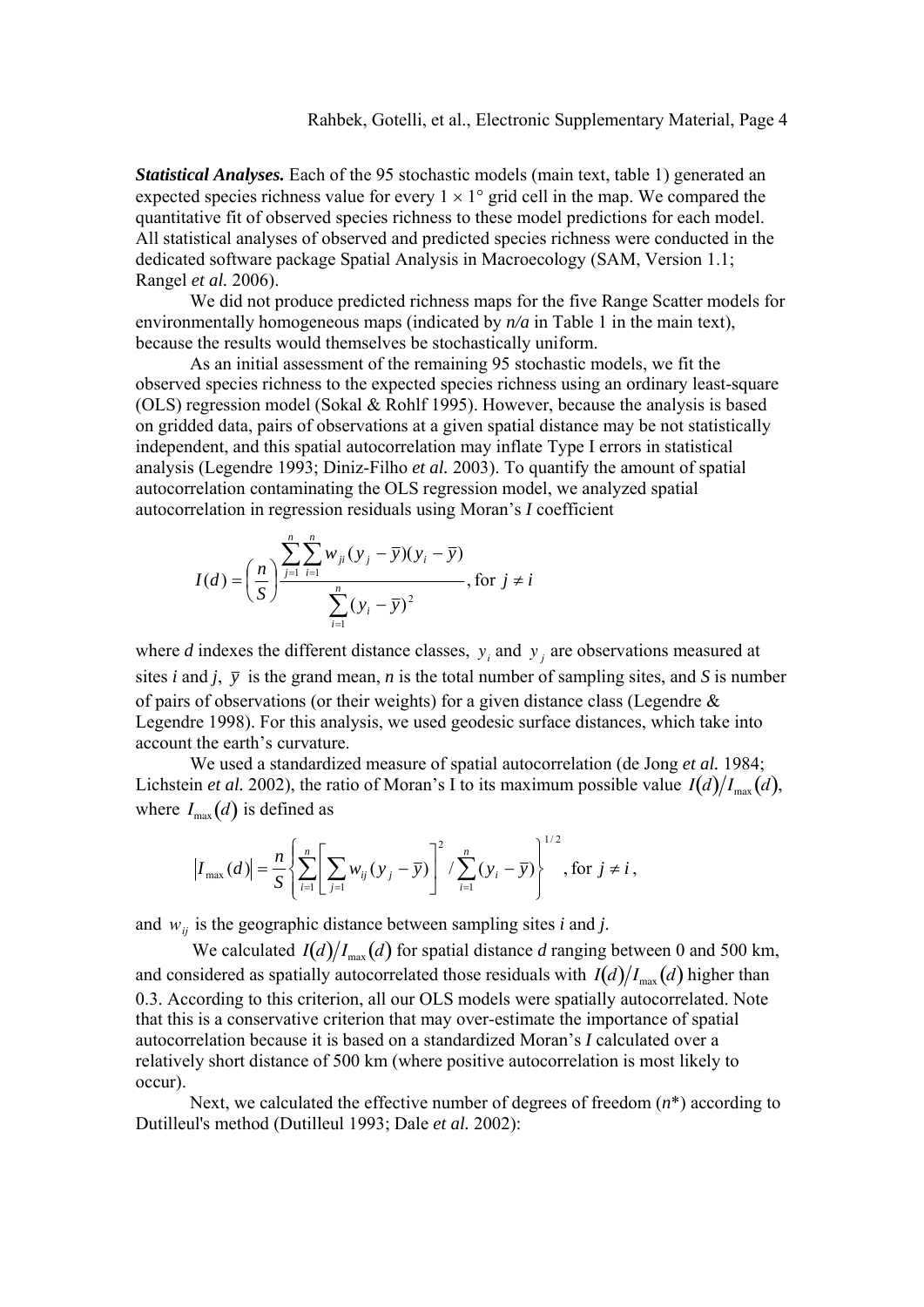Rahbek, Gotelli, et al., Electronic Supplementary Material, Page 5

$$
n^* = 1 + n^2 \left[ \text{trace} \left( \hat{\mathbf{R}}_{Y1} \hat{\mathbf{R}}_{Y2} \right) \right]^T
$$

where  $\hat{\mathbf{R}}$  are square matrices (*n* x *n*) describing the spatial correlation of the variables  $\mathbf{Y}_1$ and  $Y_2$ , built using the spatial correlograms of these variables, and *n* is total number of sampling sites. This method reduces the number of degrees of freedom in a linear correlation analysis according to the magnitude of spatial autocorrelation in both variables, as measured by a correlogram. The significance of  $r^2$  (or, equivalently, of the test for a slope of 0.0) in an OLS regression can be evaluated in the presence of spatial autocorrelation using *n*\*, which corrects for the inflation of Type I error due to autocorrelation. Without this adjustment, the sample size in our analyses is so large (*n* =1676 grid cells) that patterns would be statistically significant at  $P = 0.05$  for any  $r^2$ 0.005.

Because the OLS residuals were spatially autocorrelated in all of our models, we used a generalized least squares (GLS, sometimes called "kriging regression" Haining 1990; Cressie 1993) model to estimate the "true" regression coefficients (β), while taking the spatial component into account:

$$
\boldsymbol{\beta} = (\mathbf{X}^{\mathrm{T}} \mathbf{C}^{-1} \mathbf{X})^{\mathrm{T}} \mathbf{X}^{\mathrm{T}} \mathbf{C}^{-1} \mathbf{Y}
$$

where  $Y$  is the response variable (observed species richness),  $X$  is the explanatory variable (predicted species richness from a particular stochastic model), and **C** is a square matrix (*n* x *n*) describing the covariance among pairs of OLS residual values (Haining 1990; Cressie 1993). For each model, the matrix **C** was modelled by choosing the best fit among the following models describing the semi-variogram of the OLS residuals (Legendre & Legendre 1998; Banerjee *et al.* 2004).

The spherical models are defined as

$$
\gamma(d) = C_0 + C_1 \left[ 1.5 \frac{d}{a} - 0.5 \left( \frac{d}{a} \right)^3 \right] \text{ if } d \le a
$$
  

$$
\gamma(d) = C_0 + C_1 \text{ if } d > a
$$

$$
cov(d) = 0 \text{ if } d \ge 0
$$
  
\n
$$
cov(d) = C_1 \left[ 1 - 1.5 \frac{d}{a} + 0.5 \left( \frac{d}{a} \right)^3 \right] \text{ if } 0 \text{ } d \le 1
$$
  
\n
$$
cov(d) = C_0 + C_1 \text{ otherwise}
$$

The exponential models are defined as

$$
\gamma(d) = C_0 + C_1 \left[ 1.5 - \exp\left(-3\frac{d}{a}\right) \right]
$$

The Gaussian models are defined as

$$
\gamma(d) = C_0 + C_1 \left[ 1 - \exp\left(-3\frac{d^2}{a^2}\right) \right]
$$

$$
\text{cov}(d) = C_1 \left[ \exp\left(-3\frac{d}{a}\right) \right]
$$

$$
\cos(d) = C_1 \left[ \exp\left(-3\frac{d^2}{a^2}\right) \right]
$$

The hole effect, or wave, models are defined as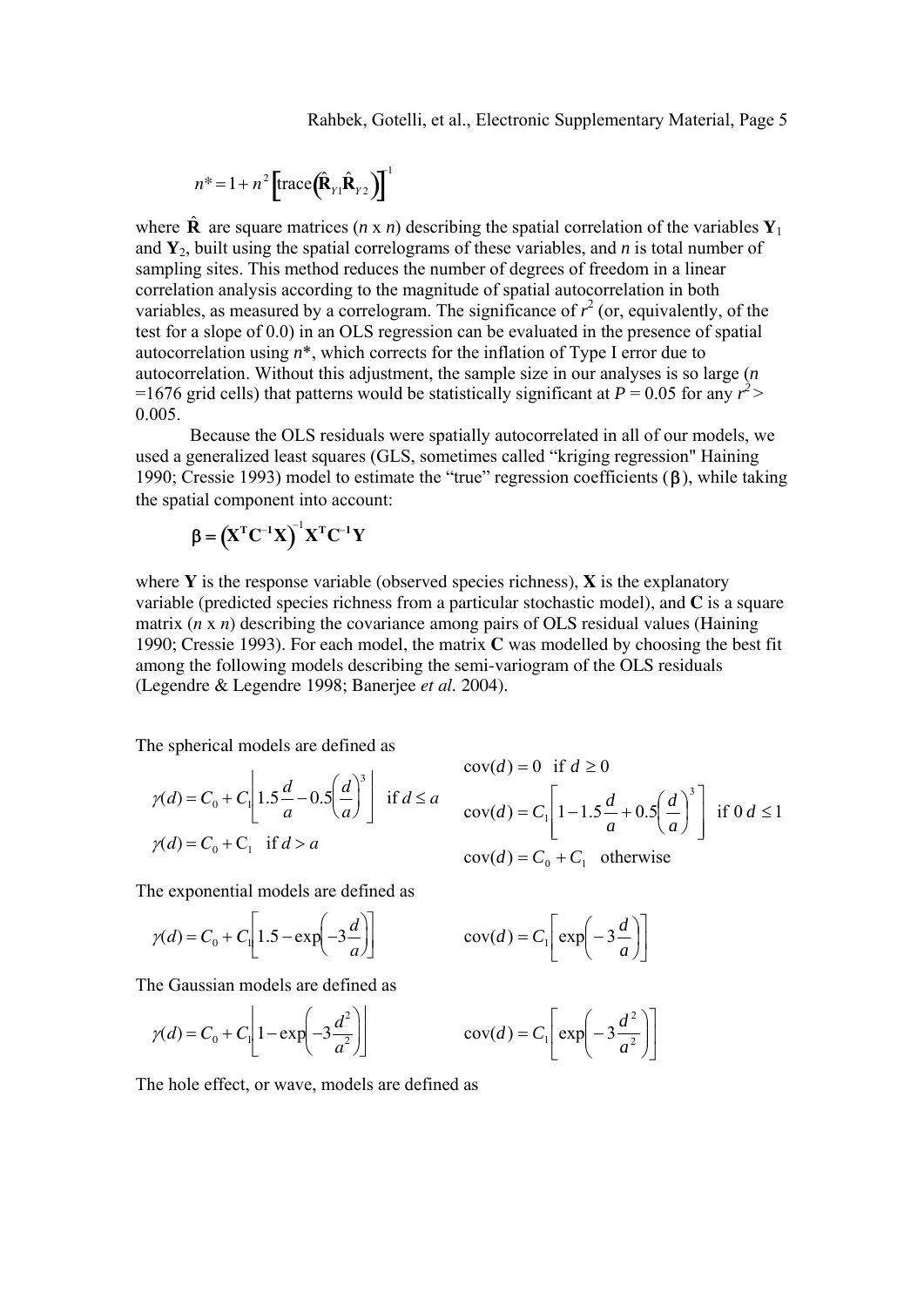Rahbek, Gotelli, et al., Electronic Supplementary Material, Page 6

$$
\gamma(d) = C_0 + C_1 \left[ 1 - \frac{\sin(ad)}{ad} \right] \qquad \qquad \text{cov}(d) = C_1 \left[ \frac{\sin(ad)}{ad} \right] \text{ if } a > 0
$$

where γ is the semi-variance; *cov* is the covariance; *d* is the distance among pairs of sampling sites; and  $C_0$ ,  $C_1$ , and *a* are fitted parameters (Legendre & Legendre 1998).

GLS is a regression in which the spatial component is defined by the fitted semivariogram and is explicitly modelled in the residual terms. Therefore, these residuals contain a strong spatial component, which must be decomposed using Cholesky decomposition into spatially-structured residuals and a pure error term (Haining 1990; Cressie 1993). This error vector **e**, or noise component, is defined as

$$
e = L^{-1}(Y - X\beta)
$$

where  $\beta$  is the vector of estimated slopes and  $LL^T = C$ , so that the L matrix can be obtained by the Cholesky decomposition of the covariance among residuals.

After fitting the GLS model, we calculated  $I(d)/I_{\text{max}}(d)$  for spatial distance *d* ranging between 0 and 500 km of the GLS error term. To determine whether the fitted GLS model effectively controlled for spatial autocorrelation, we assessed the significance of the overall spatial correlogram (using 20 distance classes) using the Bonferroni correction for multiple tests of significance (Diniz-Filho *et al.* 2003). We found that, for all of the correlograms, none of the Moran's *I* coefficients was significant at  $P = 0.1$ . However, for the error term of 5 GLS models,  $I(d)/I_{\text{max}}(d)$  was higher than 0.5 for the distance class 0-500 km. Therefore, for these cases, we fit a Simultaneous Autoregressive Model (SAR, Haining 1990; Cressie 1993), which is a GLS-based model, but with the matrix **C** defined as

$$
C = \sigma^2 \left[ \left( I - \rho W \right)^T \right]^{-1} \left[ \left( I - \rho W \right) \right]^{-1}
$$

where  $\sigma^2$  is the variance of the OLS residuals,  $\rho$  is the autoregression parameter to be estimated for the model, **W** is matrix of neighbour weights, computed as an inverse power function of geographic distances among sampling units  $(w_{ij} = 1/d_{ij}^3)$ , and **I** is an *n* x *n* identity matrix. Among the 5 models that required SAR,  $I(d)/I_{max}(d)$  decreased in 4 models in the distance class 0-500 km, and the overall correlograms remained nonsignificant.

*Model Selection.* To choose among competing models for each data quartile, we used the spatially corrected slope values (based on the GLS or SAR models) and the corrected *P* value for the statistical significance of  $r^2$  (based on Dutilleul's method). We used a hierarchical method to determine the best-fitting models. First, we eliminated any model for which the statistical significance of  $r^2$  was  $P > 0.05$ . For these models, we could not reject the null hypothesis that the relationship between observed and predicted species richness was not different from zero. This criterion eliminated 53 of the 95 models (unshaded cells in table 1, main text, and Supplementary table 1). Next, we eliminated models for which the 95% confidence interval of the spatially corrected slope did not bracket 1.0. The predicted species richness in these models was correlated with observed richness, but the quantitative prediction of a slope of 1.0 was not met (Romdal *et al.*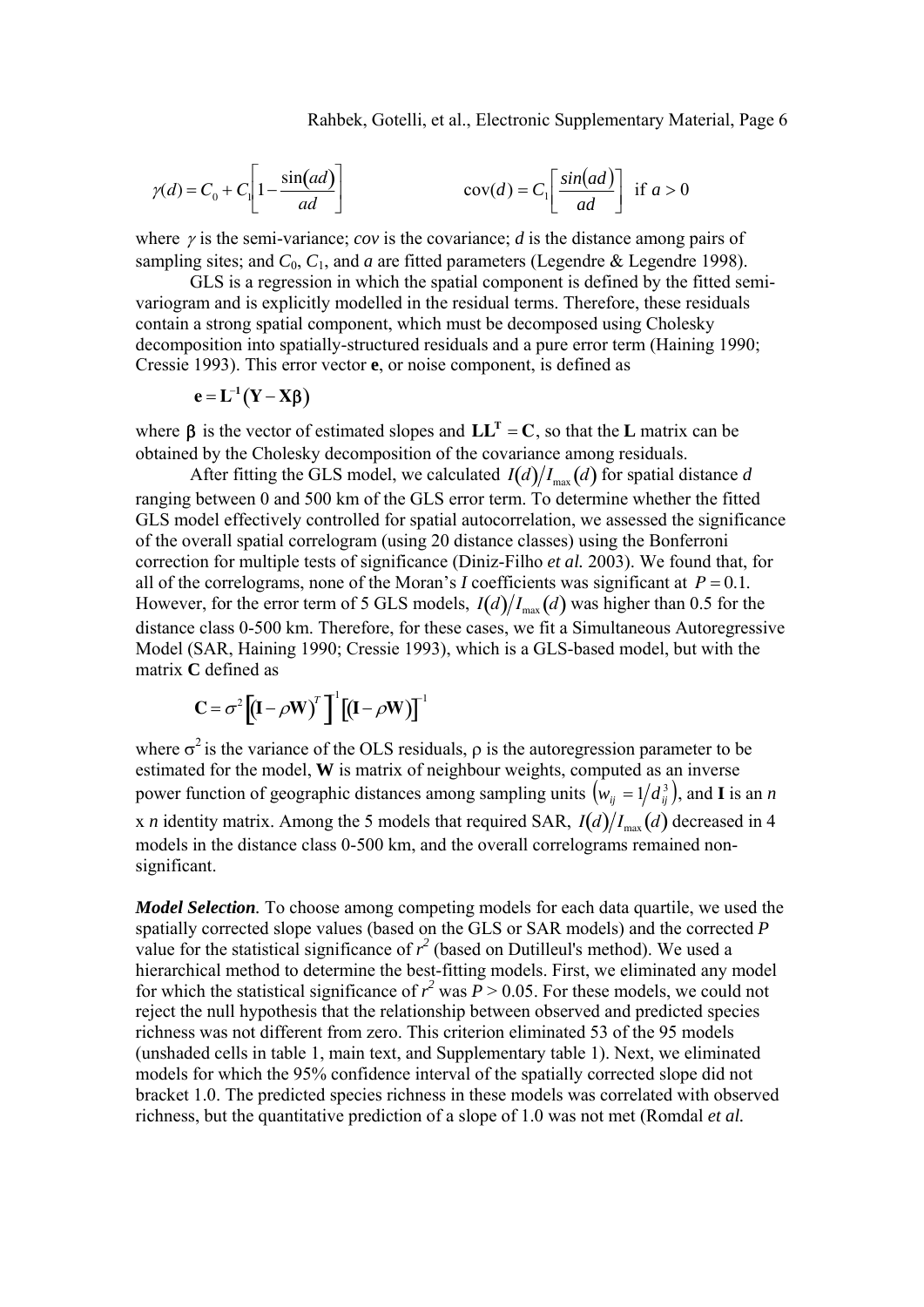2005). This criterion eliminated 37 of the remaining 42 models (shaded in gray in table 1, main text, and Supplementary table 1). Thus, of the 95 original models, only 5 models had slopes that were significantly different from 0.0, but whose 95% confidence intervals bracketed 1.0 (shaded in green in table 1 main text, and Supplementary table 1), after accounting for spatial autocorrelation. For Quartile 2 only 1 model fit these criteria. For Quartiles 1 and 3 and for all species, none of the models fit these criteria. For Quartile 4 (the most widespread species), 4 models (Geometric Constraints, Temperature, Water-Energy, and Temperature Kinetics) met these criteria. Of these 4, we eliminated the Geometric Constraints model because its slope (0.74) was substantially shallower than the slopes for theWater-Energy (1.03), Temperature (0.98), and Temperature Kinetics (0.99) models. Among these three models, we chose the Water-Energy model as the best fitting because its  $r^2$  value was slightly higher, and its intercept bracketed zero (Supplementary table 1).

#### **References**

- Allen, A. P., Brown, J. P. & Gillooly, J. F. 2002. Global biodiversity, biochemical kinetics, and the energetic-equivalence rule. *Science* **297**, 1545-1548.
- Allen, A. P., Gillooly, J. F., Savage, V. M. & Brown, J. H. 2006. Kinetic effects of temperature on rates of genetic divergence and speciation.
- Banerjee, S. Carlin, B.P. & Gelfand, A.E.2004. *Hierarchical modeling and analysis for spatial data* Boca Raton, FL: Chapman & Hall.
- Brown, J. H., Gillooly, J. F., Allen, A. P., Savage, V. M. & West, G. B. 2004 Toward a metabolic theory of ecology. *Ecology* **85**, 1771-1789.
- Colwell, R. K., Rahbek, C. & Gotelli, N. J. 2004. The mid-domain effect and species richness patterns: What have we learned so far? *Am. Nat.* **163**, E1-E23.
- Colwell, R. K., Rahbek, C. & Gotelli, N. J. 2005 The mid-domain effect: There's a baby in the bathwater *American Naturalist* **166**, E149–E154.
- Connolly, S. R. 2005. Process-based models of species distributions and the mid-domain effect. *American Naturalist* **166**, 1-11.
- Cressie, N. A. C. *Statistics for Spatial Data* (Wiley, New York, 1993).
- Currie, D. J., Mittlebach, G. G., Cornell, H. V., Field, R., Guegan, J., Hawkins, B. A., Kaufman, D. M., Kerr, J. T., Oberdoff, T., O'Brien, E. & Turner, J. P. G. 2004 Predictions and tests of climate-based hypotheses of broad-scale variation in taxonomic richness. *Ecol. Lett.* **7**, 1121-1134.
- Dale, M. R. T., P. Dixon, M. J. Fortin, P. Legendre, D. E. Myers, and M. S. Rosenberg. 2002. Conceptual and mathematical relationships among methods for spatial analysis. Ecography 25:558 – 577.
- de Jong, P., Sprenger, C. & van Veen, F. 1984 On extreme values of Morans-I and Gearys-C. *Geograph. Anal.* **16**, 17-24.
- Diniz-Filho, J. A. F., Bini, L. M. & Hawkins, B. A. 2003 Spatial autocorrelation and red herrings in geographical ecology *Glob. Ecol. Biogeog.* **12**, 53-64.
- Dutilleul, P. 1993 Modifying the t-test for assessing the correlation between 2 spatial processes. *Biometrics* **49**, 305-314.
- Gotelli, N. J. & Colwell, R. K. 2001 Quantifying biodiversity: procedures and pitfalls in the measurement and comparison of species richness *Ecol. Lett.* **4**, 379-391.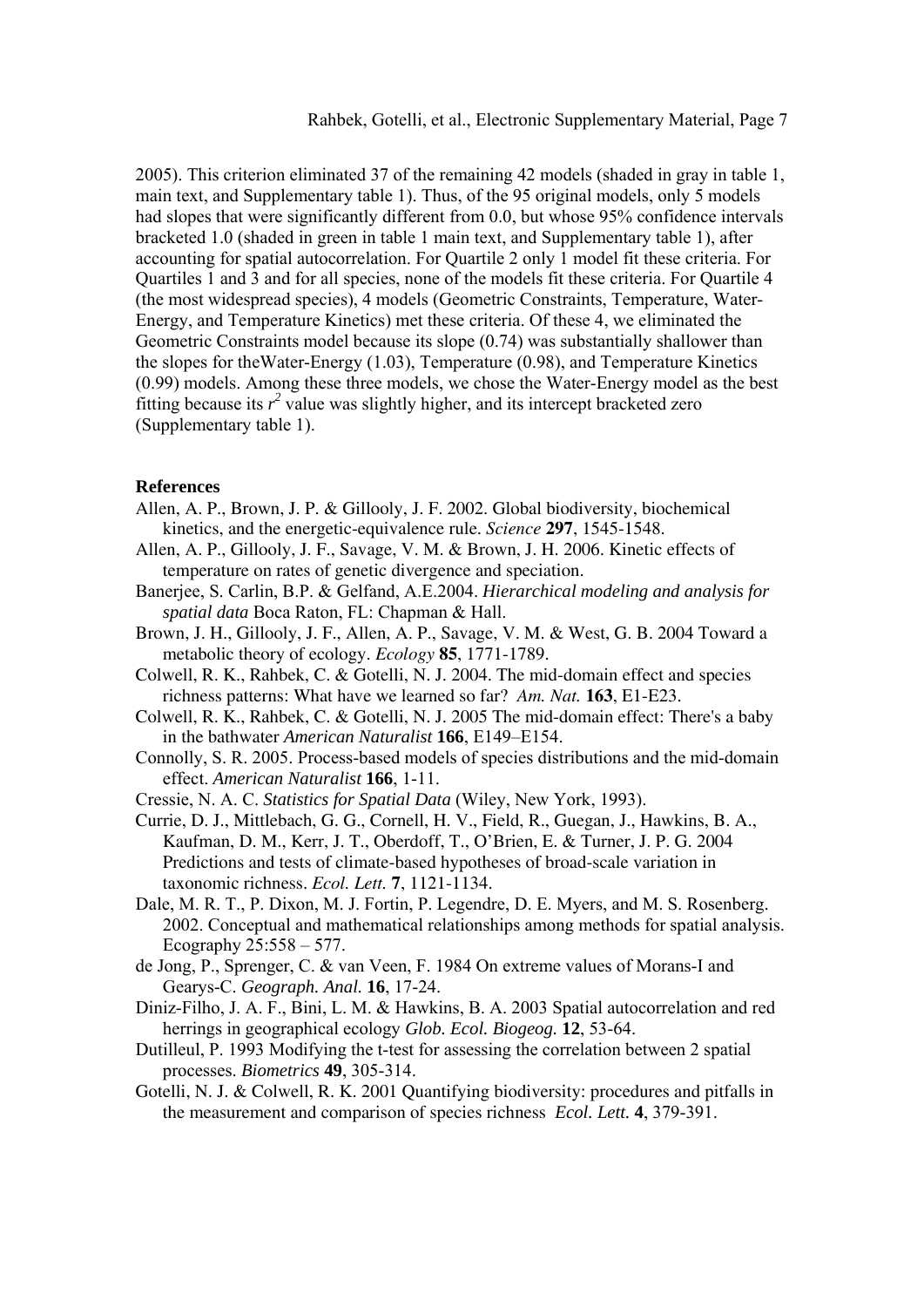- Haining, R. 1990 *Spatial data analysis in the social and environmental sciences*  Cambridge, UK: Cambridge Univ. Press.
- Hawkins, B. A., Field, R., Cornell, H. V., Currie, D. J., Guegan, J. F., Kaufman, D. M., Kerr, J. T., Mittlebach, G. G., Oberdoff, T., O'Brien, E. M., Porter, E. E. & Turner, J. R. G. 2003 Energy, water, and broad-scale geographic patterns of species richness. *Ecology* **84**, 3105-3117.
- Jennes, J. 2002 *Surface areas and ratios from elevation grid (surgrids.avx) extension for ArcView 3.x, v. 1.2.* (available at

http://www.jennessent.com/arcview/surface\_areas.htm).

- Jetz, W. & Rahbek, C. 2001 Geometric constraints explain much of the species richness pattern in African birds. *Proc. Natl. Acad. Sci. USA* **98**, 5661-5666.
- Jetz, W. & Rahbek, C. 2002. Geographic range size and determinants of avian species richness. *Science* **297**, 1548-1551.

Legendre, P. & Legendre, L. 1998 *Numerical Ecology* New York, NY: Elsevier.

- Legendre, P. Spatial autocorrelation trouble or new paradigm 1993 *Ecology* **74**, 1659- 1673.
- Lichstein, J. W., Simons, T. R., Shriner, S. A. & Franzreb, K. E., 2002 Spatial autocorrelation and autoregressive models in ecology. *Ecol. Monog.* **72**, 445-463.
- New M., Hulme, M. & Jones, P. 1999 Representing twentieth-century space-time climate variability. Part I: Development of a 1961-90 mean monthly terrestrial climatology *J. Climate* **12**, 829-856.
- Rahbek, C. & Graves, G. R. 2000. Detection of macro-ecological patterns in South American hummingbirds is affected by spatial scale. *Proc. R. Soc. London Ser. B* **267**, 2259-2265.
- Rahbek, C. & Graves, G. R. 2001 Multiscale assessment of patterns of avian species richness. *Proc. Natl. Acad. Sci. USA* **98**, 4534-4539.
- Rangel, T. F. L. V. B. J. A. F. Diniz-Filho, and L. M. Bini. 2006. Towards an integrated computational tool for spatial analysis in macroecology and biogeography. Global Ecology and Biogeography 15:321-327
- Romdal, T. S., Colwell, R. K. & Rahbek, C. 2005. The influence of band sum area, domain extent, and range sizes on the latitudinal mid-domain effect *Ecology* **86**, 235- 244.

Sokal, R. R. & Rohlf, F. J. *Biometry* (Freeman, New York, 1995).

Williams, P. H. 1996 *WORLDMAP 4 WINDOWS: Software and Help Document 4.19* (privately distributed and available at

http://www.nhm.ac.uk/science/projects/worldmap).

Woodward, F. I., Smith, T. M. & Emmanuel, W. R. 1995 A global land primary productivity and phytogeography model *Global Biogeochem. Cycles* **9**, 471-490.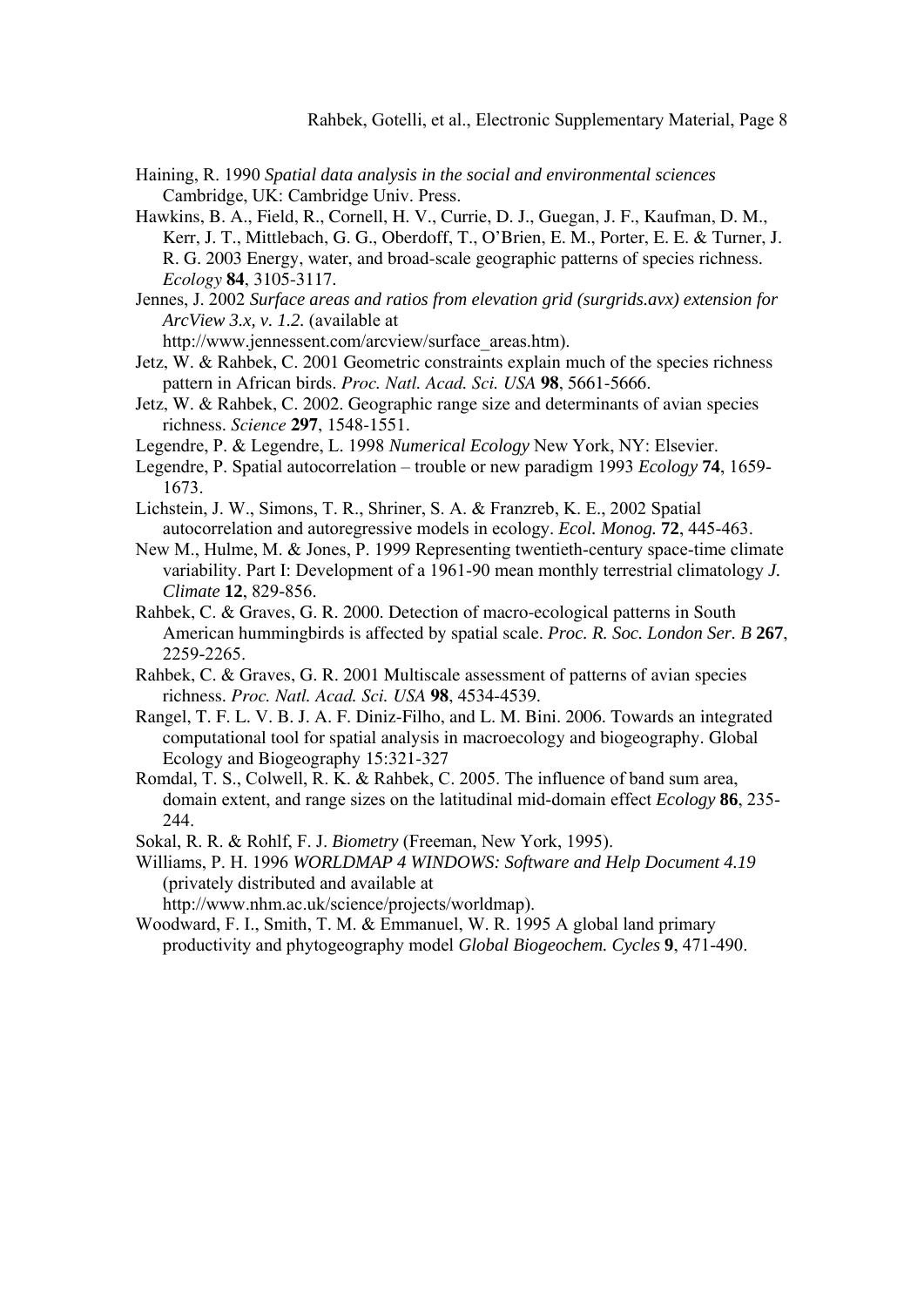# **Supplementary Information**

## **Supplementary Figure 1**

**Supplementary Fig. 1.** Species richness of South American endemic birds in 1° x 1° (latitude-longitude) cells as a function of net primary productivity (NPP), for first (smallest ranges) through fourth (largest ranges) range size quartiles and for all quartiles combined. Red lines fitted by LOWESS smoothing procedure.

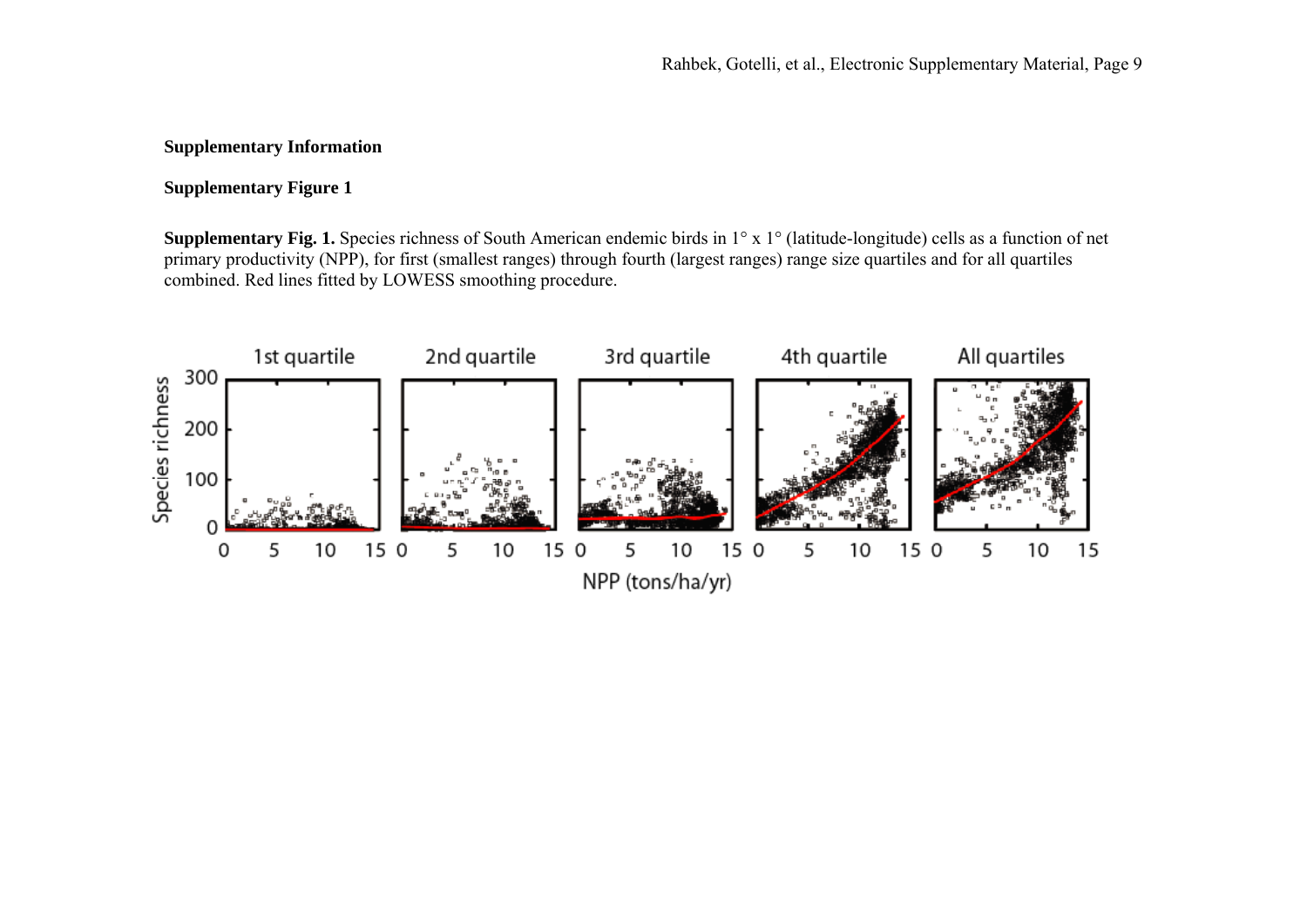## **Supplementary Information**

## **Supplementary Tables 1 to 4**

**Supplementary Table 1.** Detailed results from 95 explanatory models for species richness of endemic birds of South America ( *n* = 2,248). (See table 1, main text, for summary results, especially for easier comparison of Range Scatter and Range Cohesion models.) Each titled sub-table (Supplementary Table 1a to 1j), below, represents a range size quartile category (First, Second, Third, Fourth, or All Quartiles) for either Range Scatter or Range Cohesion models. Columns represent environmental models and rows organize the statistical results. A successful model should explain a significant proportion of the variation in species richness and have a slope that is close to 1.0. Unshaded cells indicate non-explanatory models, for which the  $r^2$  value does not differ significantly from 0, based on the effective number of degrees of freedom using Dutilleul's method to adjust for spatial autocorrelation (Dutilleul 1993). Grey cells indicate models for which the  $r^2$  value was significantly different from 0, but for which the 95% confidence interval of the slope for the best-fitting spatial model did not bracket 1.0. (Note that some models in this category have negative slopes.) Green cells (which have italic type) indicate models for which both the  $r^2$  and the slope criterion were satisfied. Within each quartile, the model for which the slope is closest to 1.0 is boldfaced, indicating the best-fitting model for that quartile. Note that for some quartiles, a best-fitting model could not be identified that satisfied our criteria. For the  $4<sup>th</sup>$  quartile species, the slope values for the Water Energy, Temperature, and Temperature Kinetics models were virtually equidistant from 1.0, but the Water-Energy model was marked as the best because it had a slightly higher  $r^2$  and a better-fitting intercept.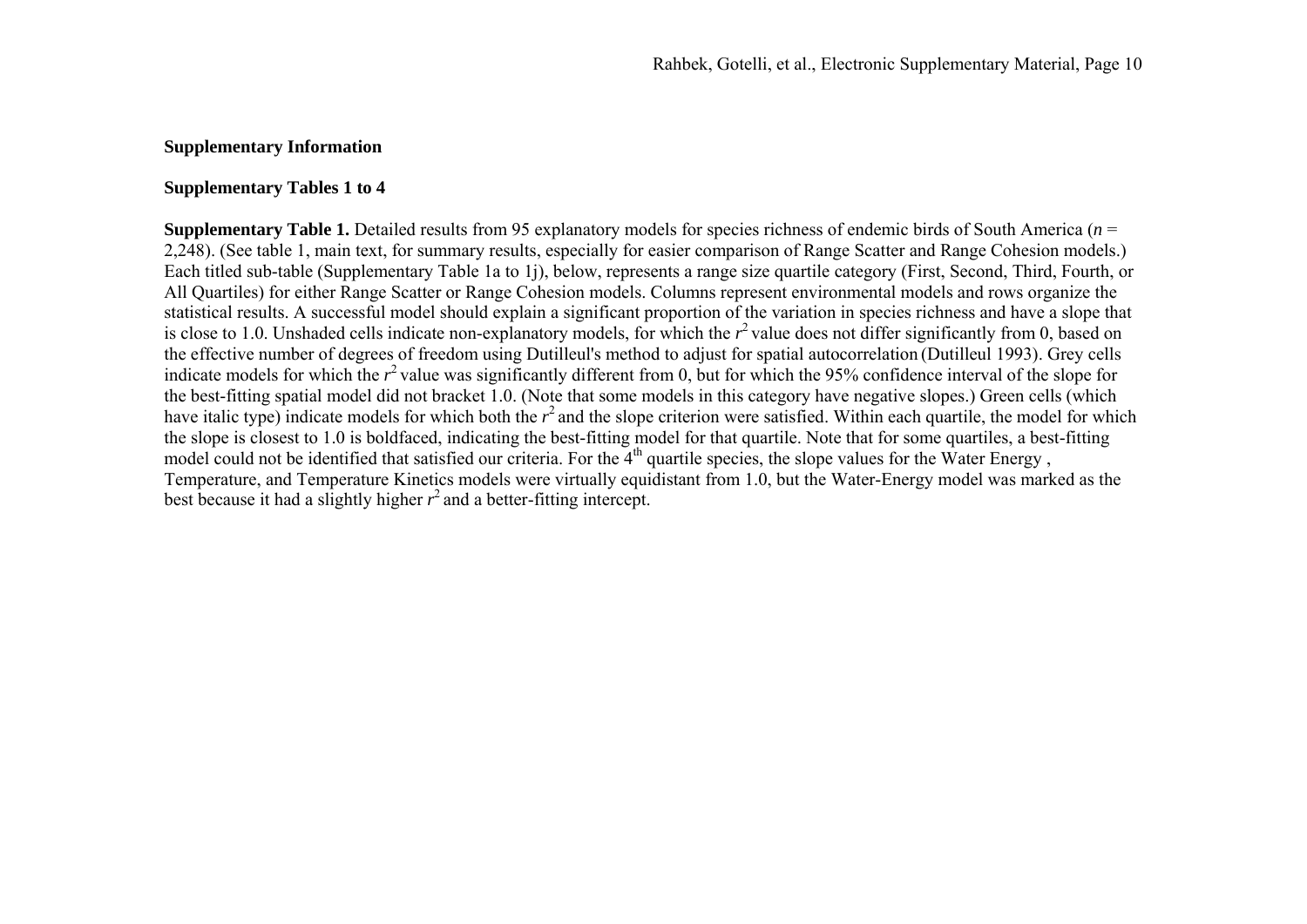|                                        |                             | <b>Supplementary Table 1a: First Quartile - Range Scatter Models</b> |               |             |                                          |                  |                          |                 |                         |  |  |  |  |
|----------------------------------------|-----------------------------|----------------------------------------------------------------------|---------------|-------------|------------------------------------------|------------------|--------------------------|-----------------|-------------------------|--|--|--|--|
|                                        | Topographic<br>surface area | <b>NPP</b>                                                           | Precipitation | Temperature | Topographic   Ecosystem<br><b>Relief</b> | <b>Diversity</b> | <b>Species</b><br>Energy | Water<br>Energy | Temperature<br>Kinetics |  |  |  |  |
| Ordinary<br>Regression                 |                             |                                                                      |               |             |                                          |                  |                          |                 |                         |  |  |  |  |
|                                        | 0.007                       | 0.003                                                                | 0.000         | 0.006       | 0.342                                    | 0.212            | 0.002                    | 0.003           | 0.009                   |  |  |  |  |
| $P(n^*)$                               | 0.466                       | 0.738                                                                | 0.859         | 0.669       | 0.000                                    | 0.000            | 0.815                    | 0.776           | 0.558                   |  |  |  |  |
| $I(d)/I_{\max}(d)$<br>$(0-500km)$      | 0.689                       | 0.684                                                                | 0.683         | 0.688       | 0.691                                    | 0.701            | 0.683                    | 0.687           | 0.688                   |  |  |  |  |
| <b>Spatial</b><br>Regression           | Needed                      | Needed                                                               | Needed        | Needed      | Needed                                   | Needed           | Needed                   | Needed          | Needed                  |  |  |  |  |
| Model                                  | <b>GLS</b>                  | <b>GLS</b>                                                           | <b>GLS</b>    | <b>GLS</b>  | <b>GLS</b>                               | <b>GLS</b>       | <b>GLS</b>               | <b>GLS</b>      | <b>GLS</b>              |  |  |  |  |
| Intercept                              | 9.773                       | 12.524                                                               | 11.561        | 18.093      | $-0.199$                                 | 1.144            | 10.700                   | 17.412          | 36.325                  |  |  |  |  |
| P-Value<br>(H <sub>0</sub> : $a = 0$ ) | 0.000                       | 0.000                                                                | 0.000         | 0.000       | 0.935                                    | 0.637            | 0.000                    | 0.000           | 0.000                   |  |  |  |  |
| _ower C.I.<br>$(P=0.95)$               | 4.569                       | 6.848                                                                | 6.240         | 12.436      | $-5.011$                                 | $-3.601$         | 5.049                    | 11.869          | 28.877                  |  |  |  |  |
| Higher C.I.<br>$(P=0.95)$              | 14.977                      | 18.200                                                               | 16.882        | 23.750      | 4.613                                    | 5.889            | 16.351                   | 22.955          | 43.773                  |  |  |  |  |
| Slope                                  | 1.923                       | $-1.508$                                                             | $-0.889$      | $-4.913$    | 1.532                                    | 3.013            | $-0.722$                 | $-5.148$        | $-11.892$               |  |  |  |  |
| P-Value (H <sub>0</sub> :<br>$b = 0$   | 0.000                       | 0.000                                                                | 0.000         | 0.000       | 0.000                                    | 0.000            | 0.000                    | 0.000           | 0.000                   |  |  |  |  |
| Lower C.I.<br>$(P=0.95)$               | 1.360                       | $-1.986$                                                             | $-1.222$      | $-5.693$    | 1.426                                    | 2.772            | $-1.134$                 | $-7.108$        | $-14.181$               |  |  |  |  |
| Higher C.I.<br>$(P=0.95)$              | 2.486                       | $-1.030$                                                             | $-0.556$      | $-4.133$    | 1.638                                    | 3.254            | $-0.310$                 | $-3.188$        | $-9.603$                |  |  |  |  |
| $I(d)/I_{\max}(d)$<br>$(0-500km)$      | 0.430                       | 0.402                                                                | 0.410         | 0.425       | 0.471                                    | 0.410            | 0.404                    | 0.407           | 0.407                   |  |  |  |  |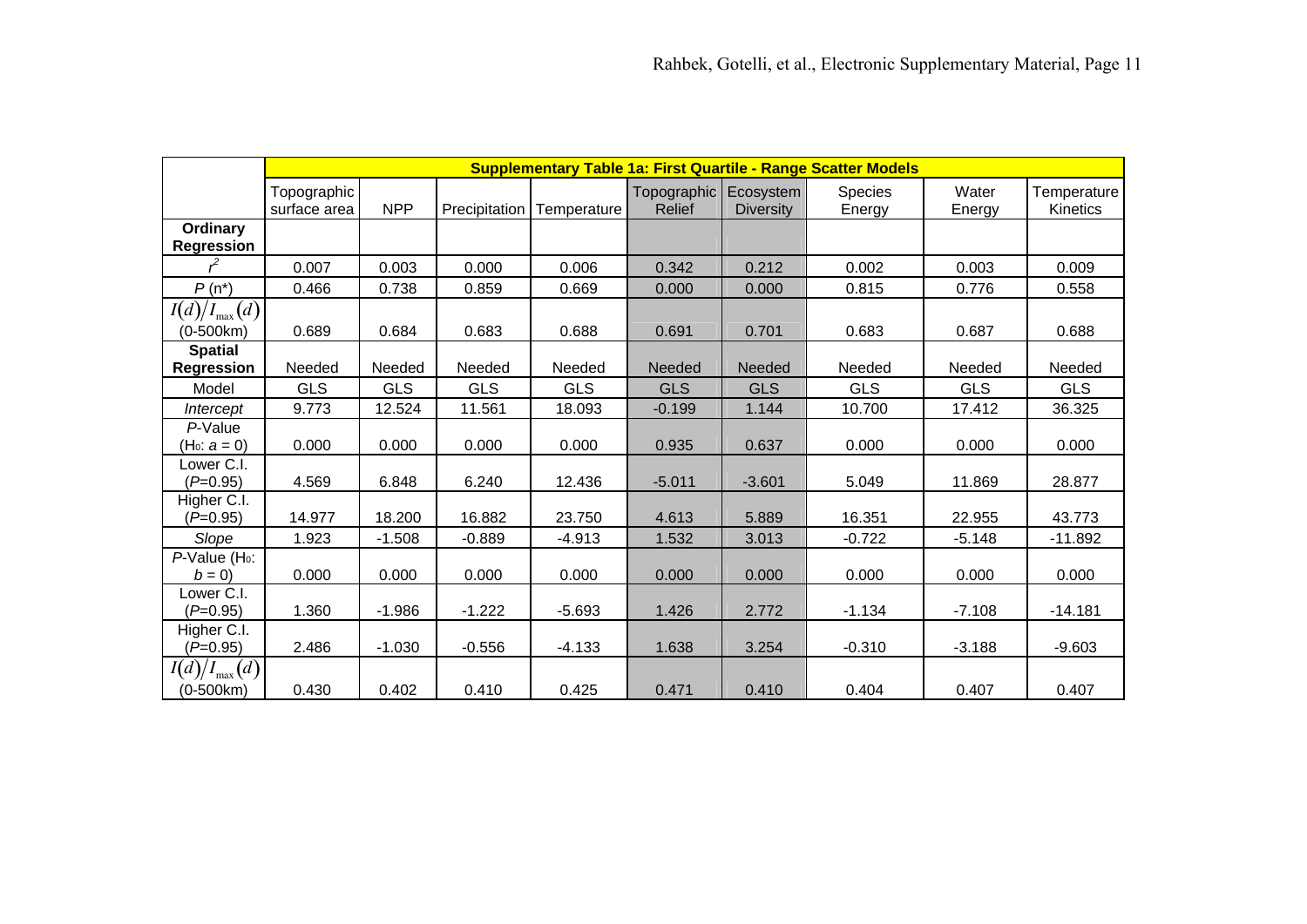|                                        |                             |            |               | <b>Supplementary Table 1b: First Quartile - Range Cohesion Models</b> |                                        |                  |                   |                 |                                |                          |
|----------------------------------------|-----------------------------|------------|---------------|-----------------------------------------------------------------------|----------------------------------------|------------------|-------------------|-----------------|--------------------------------|--------------------------|
|                                        | Topographic<br>surface area | <b>NPP</b> | Precipitation | Temperature                                                           | Topographic Ecosystem<br><b>Relief</b> | <b>Diversity</b> | Species<br>Energy | Water<br>Energy | Temperature<br><b>Kinetics</b> | Geometric<br>Constraints |
| <b>Ordinary</b><br>Regression          |                             |            |               |                                                                       |                                        |                  |                   |                 |                                |                          |
|                                        | 0.005                       | 0.007      | 0.000         | 0.006                                                                 | 0.328                                  | 0.225            | 0.007             | 0.003           | 0.000                          | 0.009                    |
| $P(n^*)$                               | 0.519                       | 0.629      | 0.911         | 0.664                                                                 | 0.000                                  | 0.000            | 0.628             | 0.756           | 0.827                          | 0.000                    |
| $I(d)/I_{\max}(d)$<br>(0-500km)        | 0.687                       | 0.684      | 0.683         | 0.686                                                                 | 0.691                                  | 0.708            | 0.683             | 0.685           | 0.685                          | 0.687                    |
| <b>Spatial</b><br><b>Regression</b>    | Needed                      | Needed     | Needed        | Needed                                                                | <b>Needed</b>                          | Needed           | Needed            | Needed          | Needed                         | Needed                   |
| Model                                  | <b>GLS</b>                  | <b>GLS</b> | <b>GLS</b>    | <b>GLS</b>                                                            | <b>GLS</b>                             | <b>GLS</b>       | <b>GLS</b>        | <b>GLS</b>      | <b>GLS</b>                     | <b>GLS</b>               |
| Intercept                              | 10.703                      | 11.804     | 10.902        | 13.943                                                                | 0.980                                  | 2.531            | 9.929             | 13.565          | 8.392                          | 4.504                    |
| P-Value<br>(H <sub>0</sub> : $a = 0$ ) | 0.000                       | 0.000      | 0.000         | 0.000                                                                 | 0.674                                  | 0.283            | 0.000             | 0.000           | 0.004                          | 0.125                    |
| Lower C.I.<br>$(P=0.95)$               | 5.440                       | 6.075      | 5.581         | 8.253                                                                 | $-3.583$                               | $-2.085$         | 4.090             | 7.963           | 2.694                          | $-1.245$                 |
| Higher C.I.<br>$(P=0.95)$              | 15.966                      | 17.533     | 16.223        | 19.633                                                                | 5.543                                  | 7.147            | 15.768            | 19.167          | 14.090                         | 10.253                   |
| Slope                                  | 1.394                       | $-1.577$   | $-0.826$      | $-3.087$                                                              | 1.398                                  | 2.926            | $-1.149$          | $-3.398$        | 1.535                          | 3.767                    |
| P-Value (H <sub>0</sub> :<br>$b=0$     | 0.000                       | 0.000      | 0.000         | 0.000                                                                 | 0.000                                  | 0.000            | 0.000             | 0.000           | 0.011                          | 0.000                    |
| Lower C.I.<br>$(P=0.95)$               | 0.910                       | $-2.006$   | $-1.142$      | $-3.763$                                                              | 1.298                                  | 2.705            | $-1.516$          | $-4.096$        | 0.349                          | 2.650                    |
| Higher C.I.<br>$(P=0.95)$              | 1.878                       | $-1.148$   | $-0.510$      | $-2.411$                                                              | 1.498                                  | 3.147            | $-0.782$          | $-2.700$        | 2.721                          | 4.884                    |
| $I(d)/I_{\max}(d)$<br>$(0-500km)$      | 0.427                       | 0.404      | 0.407         | 0.408                                                                 | 0.468                                  | 0.421            | 0.401             | 0.395           | 0.420                          | 0.422                    |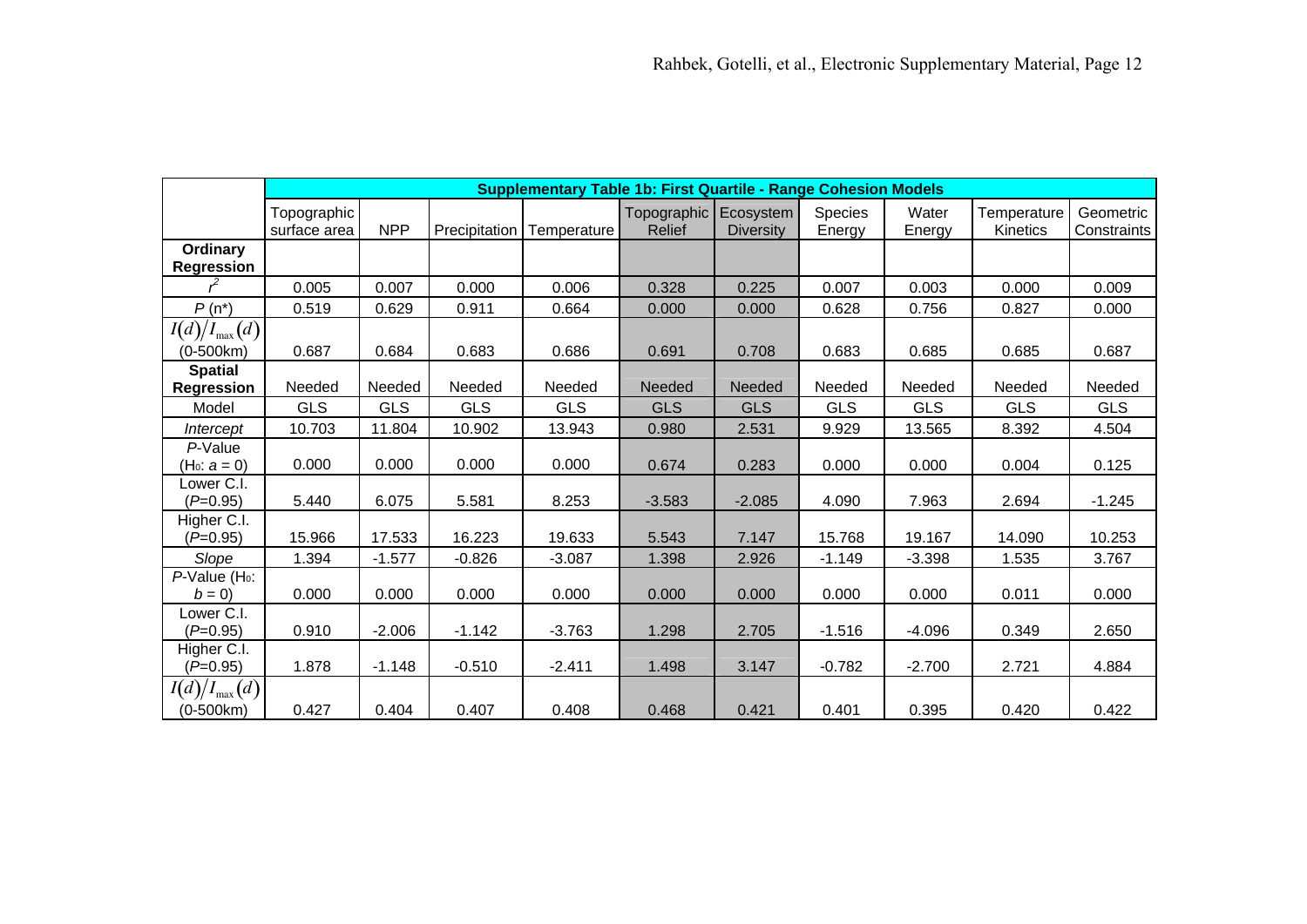|                                        |                             | <b>Supplementary Table 1c: Second Quartile - Range Scatter Models</b> |               |             |                                        |                  |                          |                 |                         |  |  |  |
|----------------------------------------|-----------------------------|-----------------------------------------------------------------------|---------------|-------------|----------------------------------------|------------------|--------------------------|-----------------|-------------------------|--|--|--|
|                                        | Topographic<br>surface area | <b>NPP</b>                                                            | Precipitation | Temperature | Topographic Ecosystem<br><b>Relief</b> | <b>Diversity</b> | <b>Species</b><br>Energy | Water<br>Energy | Temperature<br>Kinetics |  |  |  |
| <b>Ordinary</b><br><b>Regression</b>   |                             |                                                                       |               |             |                                        |                  |                          |                 |                         |  |  |  |
|                                        | 0.003                       | 0.004                                                                 | 0.001         | 0.016       | 0.419                                  | 0.217            | 0.004                    | 0.008           | 0.017                   |  |  |  |
| $P(n^*)$                               | 0.593                       | 0.704                                                                 | 0.842         | 0.447       | 0.000                                  | 0.000            | 0.711                    | 0.603           | 0.435                   |  |  |  |
| $I(d)/I_{\max}(d)$<br>(0-500km)        | 0.703                       | 0.698                                                                 | 0.698         | 0.703       | 0.671                                  | 0.703            | 0.696                    | 0.702           | 0.703                   |  |  |  |
| <b>Spatial</b><br><b>Regression</b>    | Needed                      | Needed                                                                | Needed        | Needed      | <b>Needed</b>                          | Needed           | Needed                   | Needed          | Needed                  |  |  |  |
| Model                                  | <b>GLS</b>                  | <b>GLS</b>                                                            | <b>GLS</b>    | <b>GLS</b>  | <b>GLS</b>                             | <b>GLS</b>       | <b>GLS</b>               | <b>GLS</b>      | <b>GLS</b>              |  |  |  |
| Intercept                              | 27.012                      | 37.181                                                                | 33.003        | 59.813      | 4.939                                  | 7.883            | 33.111                   | 56.152          | 153.701                 |  |  |  |
| P-Value<br>(H <sub>0</sub> : $a = 0$ ) | 0.000                       | 0.000                                                                 | 0.000         | 0.000       | 0.270                                  | 0.100            | 0.000                    | 0.000           | 0.000                   |  |  |  |
| Lower C.I.<br>$(P=0.95)$               | 16.518                      | 25.801                                                                | 22.450        | 47.918      | $-3.846$                               | $-1.513$         | 21.759                   | 44.502          | 132.972                 |  |  |  |
| Higher C.I.<br>$(P=0.95)$              | 37.506                      | 48.561                                                                | 43.556        | 71.708      | 13.724                                 | 17.279           | 44.463                   | 67.802          | 174.430                 |  |  |  |
| Slope                                  | 1.166                       | $-0.797$                                                              | $-0.300$      | $-3.768$    | 1.099                                  | 1.881            | $-0.385$                 | $-3.461$        | $-13.197$               |  |  |  |
| $P$ -Value (H <sub>0</sub> :<br>$b=0$  | 0.000                       | 0.000                                                                 | 0.009         | 0.000       | 0.000                                  | 0.000            | 0.004                    | 0.000           | 0.000                   |  |  |  |
| Lower C.I.<br>$(P=0.95)$               | 0.809                       | $-1.109$                                                              | $-0.527$      | $-4.262$    | 1.034                                  | 1.726            | $-0.650$                 | $-3.969$        | $-15.116$               |  |  |  |
| Higher C.I.<br>$(P=0.95)$              | 1.523                       | $-0.485$                                                              | $-0.073$      | $-3.274$    | 1.164                                  | 2.036            | $-0.120$                 | $-2.953$        | $-11.278$               |  |  |  |
| $I(d)/I_{\max}(d)$<br>$(0-500km)$      | 0.424                       | 0.399                                                                 | 0.411         | 0.406       | 0.393                                  | 0.373            | 0.401                    | 0.400           | 0.394                   |  |  |  |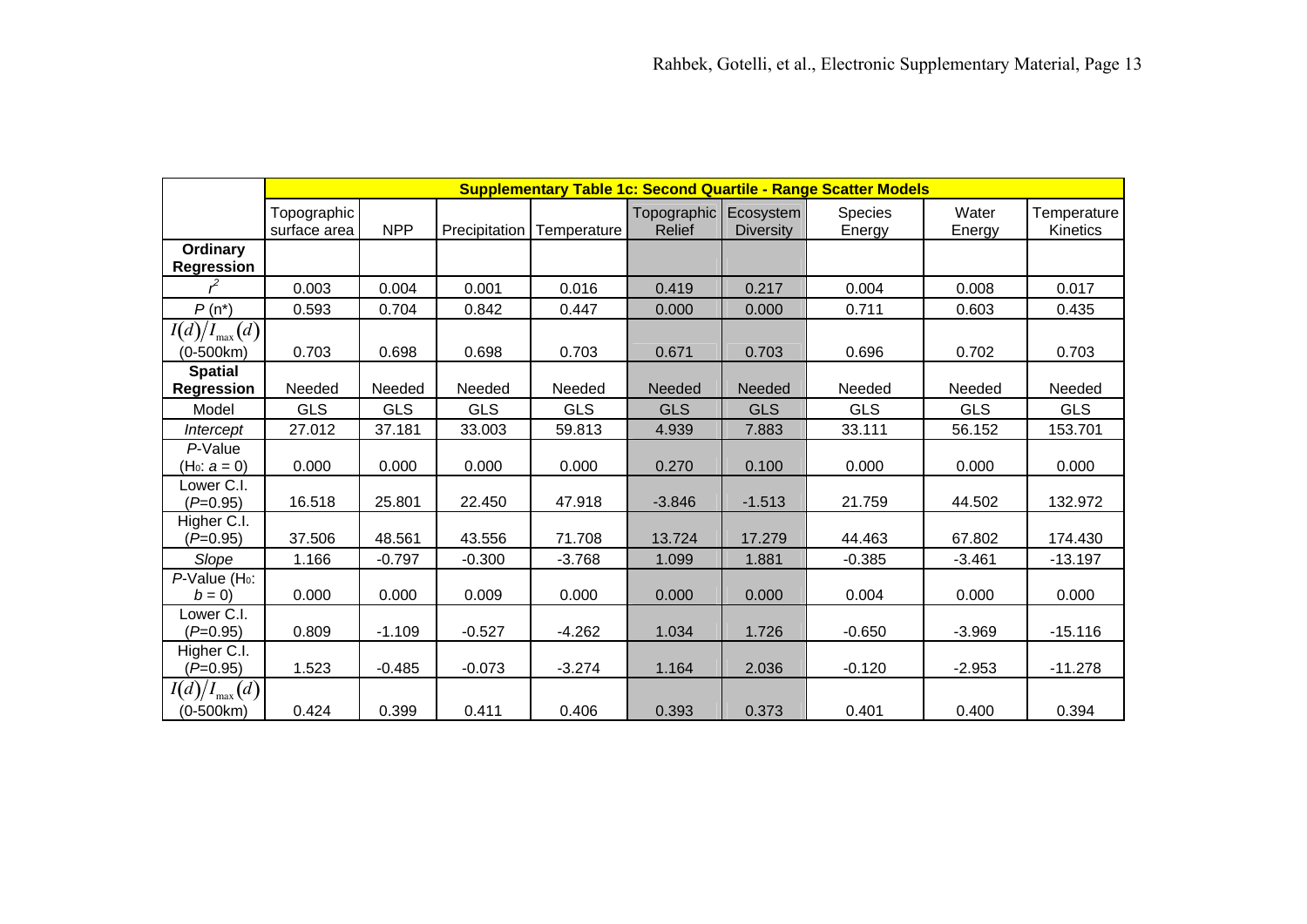|                                        |                             |            |               | <b>Supplementary Table 1d: Second Quartile - Range Cohesion Models</b> |                                        |                  |                   |                 |                         |                          |
|----------------------------------------|-----------------------------|------------|---------------|------------------------------------------------------------------------|----------------------------------------|------------------|-------------------|-----------------|-------------------------|--------------------------|
|                                        | Topographic<br>surface area | <b>NPP</b> | Precipitation | Temperature                                                            | Topographic Ecosystem<br><b>Relief</b> | <b>Diversity</b> | Species<br>Energy | Water<br>Energy | Temperature<br>Kinetics | Geometric<br>Constraints |
| Ordinary<br><b>Regression</b>          |                             |            |               |                                                                        |                                        |                  |                   |                 |                         |                          |
|                                        | 0.000                       | 0.018      | 0.000         | 0.032                                                                  | 0.384                                  | 0.193            | 0.022             | 0.022           | 0.017                   | 0.001                    |
| $P(n^*)$                               | 0.836                       | 0.414      | 0.877         | 0.254                                                                  | 0.000                                  | 0.000            | 0.373             | 0.362           | 0.176                   | 0.456                    |
| $I(d)/I_{\max}(d)$<br>$(0-500km)$      | 0.697                       | 0.695      | 0.699         | 0.695                                                                  | 0.678                                  | 0.719            | 0.692             | 0.696           | 0.685                   | 0.695                    |
| <b>Spatial</b><br><b>Regression</b>    | Needed                      | Needed     | Needed        | Needed                                                                 | Needed                                 | <b>Needed</b>    | Needed            | Needed          | Needed                  | Needed                   |
| Model                                  | <b>GLS</b>                  | <b>GLS</b> | <b>GLS</b>    | <b>GLS</b>                                                             | <b>GLS</b>                             | <b>GLS</b>       | <b>GLS</b>        | <b>GLS</b>      | <b>GLS</b>              | <b>GLS</b>               |
| Intercept                              | 32.337                      | 35.179     | 32.626        | 37.806                                                                 | 8.322                                  | 14.378           | 29.931            | 36.437          | 34.998                  | 26.791                   |
| P-Value<br>(H <sub>0</sub> : $a = 0$ ) | 0.000                       | 0.000      | 0.000         | 0.000                                                                  | 0.071                                  | 0.002            | 0.000             | 0.000           | 0.000                   | 0.000                    |
| Lower C.I.<br>$(P=0.95)$               | 21.530                      | 23.211     | 21.683        | 25.425                                                                 | $-0.698$                               | 5.144            | 17.644            | 24.346          | 23.395                  | 15.652                   |
| Higher C.I.<br>$(P=0.95)$              | 43.144                      | 47.147     | 43.569        | 50.187                                                                 | 17.342                                 | 23.612           | 42.218            | 48.528          | 46.601                  | 37.930                   |
| Slope                                  | 0.547                       | $-1.165$   | $-0.486$      | $-2.066$                                                               | 0.988                                  | 1.800            | $-1.013$          | $-2.144$        | $-0.371$                | 0.988                    |
| P-Value (H <sub>0</sub> :<br>$b=0$     | 0.000                       | 0.000      | 0.000         | 0.000                                                                  | 0.000                                  | 0.000            | 0.000             | 0.000           | 0.195                   | 0.000                    |
| Lower C.I.<br>$(P=0.95)$               | 0.241                       | $-1.430$   | $-0.694$      | $-2.429$                                                               | 0.925                                  | 1.651            | $-1.244$          | $-2.522$        | $-0.932$                | 0.437                    |
| Higher C.I.<br>$(P=0.95)$              | 0.853                       | $-0.900$   | $-0.278$      | $-1.703$                                                               | 1.051                                  | 1.949            | $-0.782$          | $-1.766$        | 0.190                   | 1.539                    |
| $I(d)/I_{\max}(d)$<br>$(0-500km)$      | 0.423                       | 0.388      | 0.405         | 0.392                                                                  | 0.418                                  | 0.409            | 0.381             | 0.382           | 0.411                   | 0.420                    |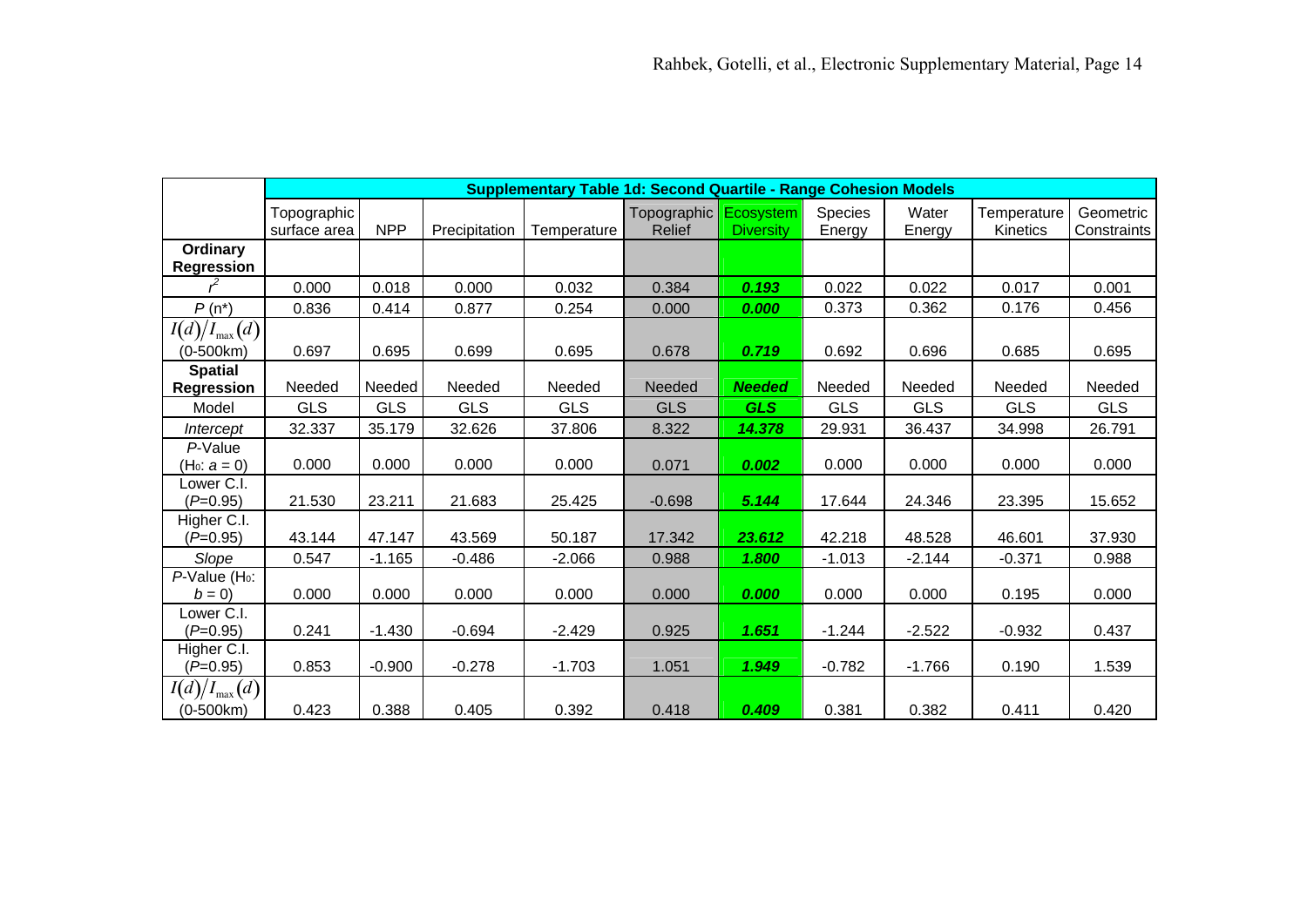|                                        |                             | <b>Supplementary Table 1e: Third Quartile - Range Scatter Models</b> |                      |             |                                        |                  |                          |                 |                         |  |  |  |  |
|----------------------------------------|-----------------------------|----------------------------------------------------------------------|----------------------|-------------|----------------------------------------|------------------|--------------------------|-----------------|-------------------------|--|--|--|--|
|                                        | Topographic<br>surface area | <b>NPP</b>                                                           | <b>Precipitation</b> | Temperature | Topographic Ecosystem<br><b>Relief</b> | <b>Diversity</b> | <b>Species</b><br>Energy | Water<br>Energy | Temperature<br>Kinetics |  |  |  |  |
| Ordinary<br><b>Regression</b>          |                             |                                                                      |                      |             |                                        |                  |                          |                 |                         |  |  |  |  |
|                                        | 0.013                       | 0.005                                                                | 0.018                | 0.017       | 0.219                                  | 0.185            | 0.004                    | 0.003           | 0.019                   |  |  |  |  |
| $P(n^*)$                               | 0.170                       | 0.621                                                                | 0.329                | 0.308       | 0.000                                  | 0.000            | 0.644                    | 0.659           | 0.276                   |  |  |  |  |
| $I(d)/I_{\max}(d)$<br>(0-500km)        | 0.726                       | 0.717                                                                | 0.713                | 0.722       | 0.762                                  | 0.732            | 0.719                    | 0.711           | 0.722                   |  |  |  |  |
| <b>Spatial</b><br><b>Regression</b>    | Needed                      | Needed                                                               | Needed               | Needed      | <b>Needed</b>                          | Needed           | Needed                   | Needed          | Needed                  |  |  |  |  |
| Model                                  | <b>GLS</b>                  | <b>GLS</b>                                                           | <b>GLS</b>           | <b>GLS</b>  | <b>GLS</b>                             | <b>GLS</b>       | <b>GLS</b>               | <b>GLS</b>      | <b>GLS</b>              |  |  |  |  |
| Intercept                              | 10.646                      | 27.564                                                               | 21.228               | 68.280      | 4.460                                  | 2.396            | 20.791                   | 60.343          | 14.010                  |  |  |  |  |
| P-Value<br>(H <sub>0</sub> : $a = 0$ ) | 0.023                       | 0.000                                                                | 0.000                | 0.000       | 0.265                                  | 0.572            | 0.000                    | 0.000           | 0.000                   |  |  |  |  |
| Lower C.I.<br>$(P=0.95)$               | 1.454                       | 17.825                                                               | 11.708               | 57.657      | $-3.390$                               | $-5.916$         | 11.571                   | 49.412          | $-13.450$               |  |  |  |  |
| Higher C.I.<br>$(P=0.95)$              | 19.838                      | 37.303                                                               | 30.748               | 78.903      | 12.310                                 | 10.708           | 30.011                   | 71.274          | 41.470                  |  |  |  |  |
| Slope                                  | 0.793                       | $-0.122$                                                             | 0.111                | $-1.521$    | 0.468                                  | 0.679            | 0.205                    | $-1.266$        | $-6.180$                |  |  |  |  |
| P-Value (H <sub>0</sub> :<br>$b = 0$   | 0.000                       | 0.094                                                                | 0.041                | 0.000       | 0.000                                  | 0.000            | 0.000                    | 0.000           | 0.000                   |  |  |  |  |
| Lower C.I.<br>$(P=0.95)$               | 0.654                       | $-0.265$                                                             | 0.005                | $-1.739$    | 0.441                                  | 0.618            | 0.091                    | $-1.495$        | $-7.050$                |  |  |  |  |
| Higher C.I.<br>$(P=0.95)$              | 0.932                       | 0.021                                                                | 0.217                | $-1.303$    | 0.495                                  | 0.740            | 0.319                    | $-1.037$        | $-5.310$                |  |  |  |  |
| $I(d)/I_{\max}(d)$<br>$(0-500km)$      | 0.400                       | 0.408                                                                | 0.403                | 0.432       | 0.463                                  | 0.419            | 0.407                    | 0.433           | 0.429                   |  |  |  |  |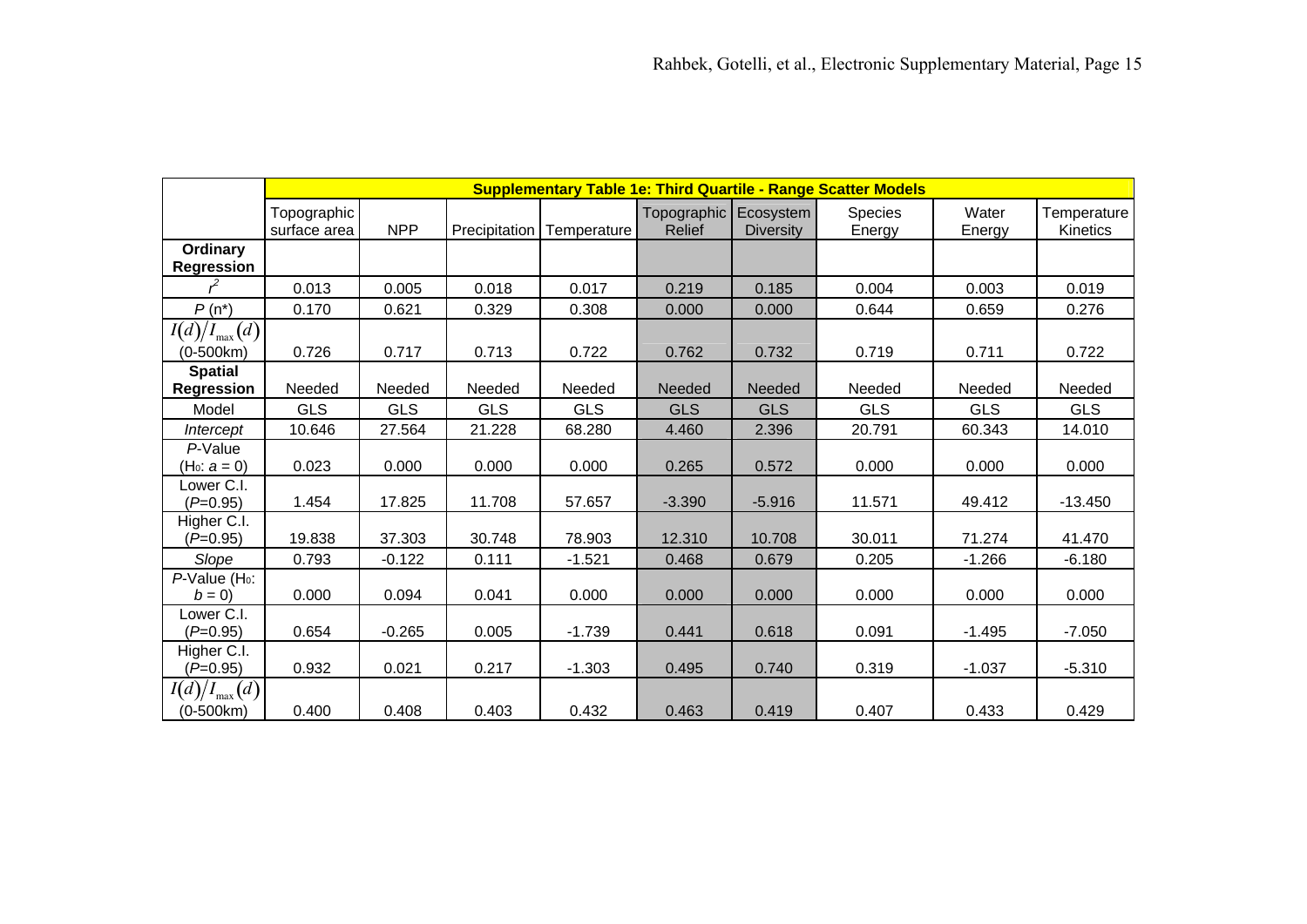|                                        |                             |            |            | <b>Supplementary Table 1f: Third Quartile - Range Cohesion Models</b> |                                          |                  |                          |                 |                         |                          |
|----------------------------------------|-----------------------------|------------|------------|-----------------------------------------------------------------------|------------------------------------------|------------------|--------------------------|-----------------|-------------------------|--------------------------|
|                                        | Topographic<br>surface area | <b>NPP</b> |            | Precipitation   Temperature                                           | Topographic   Ecosystem<br><b>Relief</b> | <b>Diversity</b> | <b>Species</b><br>Energy | Water<br>Energy | Temperature<br>Kinetics | Geometric<br>Constraints |
| <b>Ordinary</b><br>Regression          |                             |            |            |                                                                       |                                          |                  |                          |                 |                         |                          |
|                                        | 0.000                       | 0.000      | 0.006      | 0.024                                                                 | 0.171                                    | 0.107            | 0.000                    | 0.012           | 0.016                   | 0.008                    |
| $P(n^*)$                               | 0.827                       | 0.967      | 0.627      | 0.238                                                                 | 0.000                                    | 0.012            | 0.839                    | 0.438           | 0.253                   | 0.343                    |
| $I(d)/I_{\max}(d)$<br>(0-500km)        | 0.715                       | 0.717      | 0.718      | 0.708                                                                 | 0.743                                    | 0.742            | 0.716                    | 0.711           | 0.704                   | 0.707                    |
| <b>Spatial</b><br><b>Regression</b>    | Needed                      | Needed     | Needed     | Needed                                                                | Needed                                   | Needed           | Needed                   | Needed          | Needed                  | Needed                   |
| Model                                  | <b>GLS</b>                  | <b>GLS</b> | <b>GLS</b> | <b>GLS</b>                                                            | <b>GLS</b>                               | <b>GLS</b>       | <b>GLS</b>               | <b>GLS</b>      | <b>GLS</b>              | <b>GLS</b>               |
| Intercept                              | 18.650                      | 30.264     | 24.930     | 33.296                                                                | 4.269                                    | 8.955            | 25.928                   | 33.110          | 17.464                  | 7.363                    |
| P-Value<br>(H <sub>0</sub> : $a = 0$ ) | 0.000                       | 0.000      | 0.000      | 0.000                                                                 | 0.291                                    | 0.043            | 0.000                    | 0.000           | 0.000                   | 0.146                    |
| Lower C.I.<br>$(P=0.95)$               | 9.820                       | 20.989     | 15.685     | 23.968                                                                | $-3.651$                                 | 0.298            | 16.796                   | 23.602          | 7.537                   | $-2.553$                 |
| Higher C.I.<br>$(P=0.95)$              | 27.480                      | 39.539     | 34.175     | 42.624                                                                | 12.189                                   | 17.612           | 35.060                   | 42.618          | 27.391                  | 17.279                   |
| Slope                                  | 0.895                       | $-0.414$   | 0.006      | $-0.611$                                                              | 0.533                                    | 0.748            | $-0.183$                 | $-0.614$        | 0.542                   | 1.184                    |
| P-Value (H <sub>0</sub> :<br>$b = 0$   | 0.000                       | 0.000      | 0.922      | 0.000                                                                 | 0.000                                    | 0.000            | 0.012                    | 0.000           | 0.000                   | 0.000                    |
| Lower C.I.<br>$(P=0.95)$               | 0.726                       | $-0.573$   | $-0.121$   | $-0.819$                                                              | 0.500                                    | 0.674            | $-0.326$                 | $-0.847$        | 0.232                   | 0.872                    |
| Higher C.I.<br>$(P=0.95)$              | 1.064                       | $-0.255$   | 0.133      | $-0.403$                                                              | 0.566                                    | 0.822            | $-0.040$                 | $-0.381$        | 0.852                   | 1.496                    |
| $I(d)/I_{\max}(d)$<br>$(0-500km)$      | 0.419                       | 0.399      | 0.411      | 0.421                                                                 | 0.477                                    | 0.431            | 0.401                    | 0.416           | 0.411                   | 0.412                    |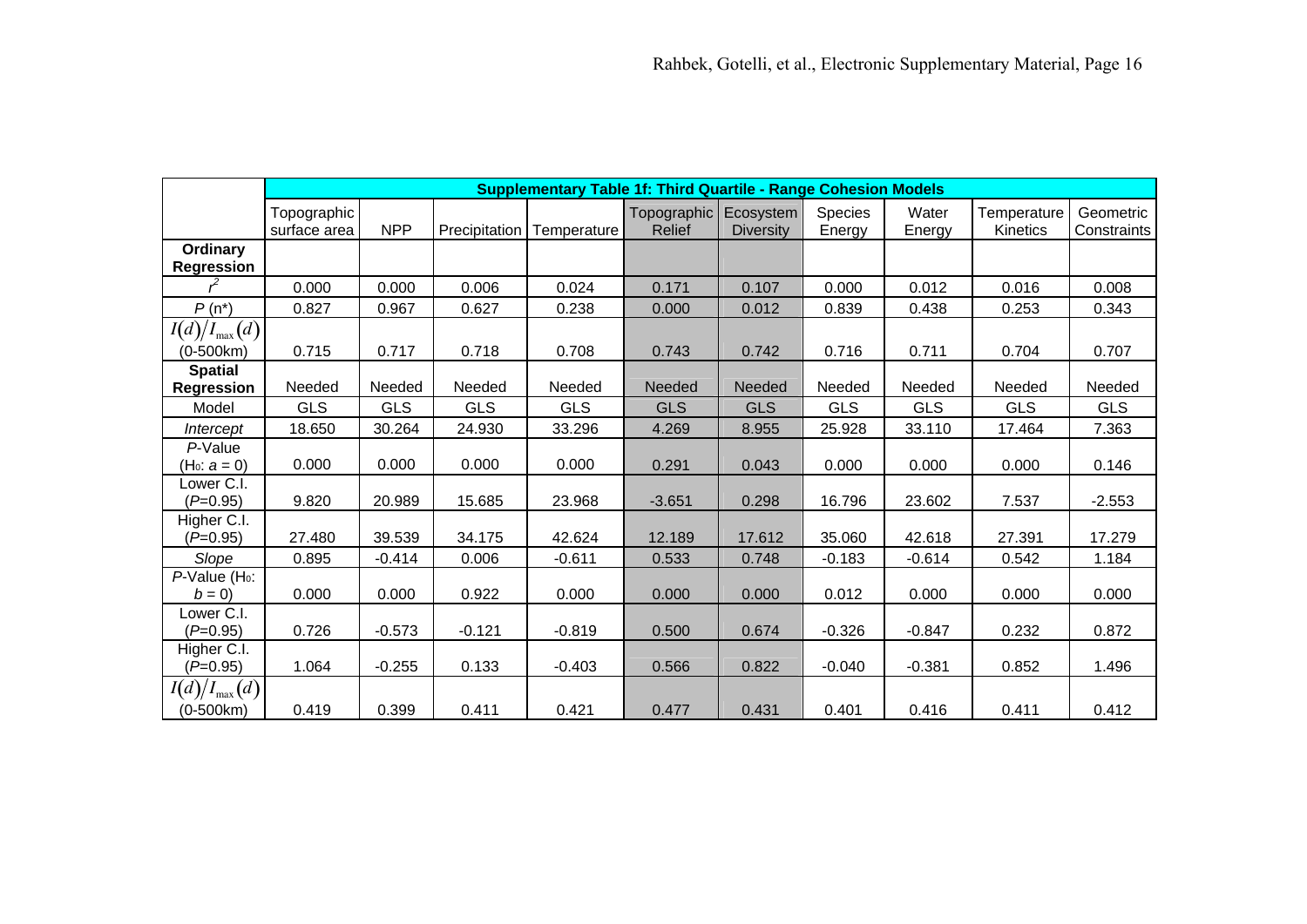|                                        |                             | <b>Supplementary Table 1g: Fourth Quartile - Range Scatter Models</b> |               |             |                                     |            |                          |                 |                                |  |  |  |  |
|----------------------------------------|-----------------------------|-----------------------------------------------------------------------|---------------|-------------|-------------------------------------|------------|--------------------------|-----------------|--------------------------------|--|--|--|--|
|                                        | Topographic<br>surface area | <b>NPP</b>                                                            | Precipitation | Temperature | Topographic   Ecosystem  <br>Relief | Diversity  | <b>Species</b><br>Energy | Water<br>Energy | Temperature<br><b>Kinetics</b> |  |  |  |  |
| Ordinary<br>Regression                 |                             |                                                                       |               |             |                                     |            |                          |                 |                                |  |  |  |  |
|                                        | 0.220                       | 0.625                                                                 | 0.494         | 0.468       | 0.217                               | 0.000      | 0.657                    | 0.545           | 0.474                          |  |  |  |  |
| $P(n^*)$                               | 0.005                       | 0.000                                                                 | 0.004         | 0.005       | 0.002                               | 0.999      | 0.000                    | 0.003           | 0.006                          |  |  |  |  |
| $I(d)/I_{\max}(d)$<br>(0-500km)        | 0.822                       | 0.781                                                                 | 0.809         | 0.813       | 0.796                               | 0.894      | 0.736                    | 0.805           | 0.813                          |  |  |  |  |
| <b>Spatial</b>                         |                             |                                                                       |               |             |                                     |            |                          |                 |                                |  |  |  |  |
| <b>Regression</b>                      | Needed                      | Needed                                                                | Needed        | Needed      | Needed                              | Needed     | Needed                   | <b>Needed</b>   | <b>Needed</b>                  |  |  |  |  |
| Model                                  | <b>GLS</b>                  | <b>GLS</b>                                                            | <b>GLS</b>    | <b>GLS</b>  | <b>GLS</b>                          | <b>GLS</b> | <b>GLS</b>               | <b>GLS</b>      | <b>GLS</b>                     |  |  |  |  |
| Intercept                              | 83.520                      | $-25.791$                                                             | $-6.364$      | 29.784      | 38.144                              | 53.622     | 17.675                   | $-4.137$        | $-142.939$                     |  |  |  |  |
| P-Value<br>(H <sub>0</sub> : $a = 0$ ) | 0.000                       | 0.278                                                                 | 0.729         | 0.048       | 0.206                               | 0.004      | 0.253                    | 0.818           | 0.000                          |  |  |  |  |
| Lower C.I.<br>$(P=0.95)$               | 55.245                      | $-72.384$                                                             | $-42.426$     | 0.237       | $-21.019$                           | 17.372     | $-12.652$                | $-39.397$       | $-195.732$                     |  |  |  |  |
| Higher C.I.<br>$(P=0.95)$              | 111.795                     | 20.802                                                                | 29.698        | 59.331      | 97.307                              | 89.872     | 48.002                   | 31.123          | $-90.146$                      |  |  |  |  |
| Slope                                  | 0.050                       | 0.581                                                                 | 0.361         | 0.410       | 0.043                               | 0.061      | 0.420                    | 0.566           | 1.764                          |  |  |  |  |
| P-Value (H <sub>0</sub> :<br>$b=0$     | 0.014                       | 0.000                                                                 | 0.000         | 0.000       | 0.000                               | 0.000      | 0.000                    | 0.000           | 0.000                          |  |  |  |  |
| Lower C.I.<br>$(P=0.95)$               | 0.011                       | 0.524                                                                 | 0.316         | 0.330       | 0.029                               | 0.039      | 0.379                    | 0.484           | 1.413                          |  |  |  |  |
| Higher C.I.<br>$(P=0.95)$              | 0.089                       | 0.638                                                                 | 0.406         | 0.490       | 0.057                               | 0.083      | 0.461                    | 0.648           | 2.115                          |  |  |  |  |
| $I(d)/I_{\max}(d)$<br>$(0-500km)$      | 0.069                       | 0.342                                                                 | 0.296         | 0.040       | 0.217                               | 0.173      | 0.468                    | 0.093           | 0.038                          |  |  |  |  |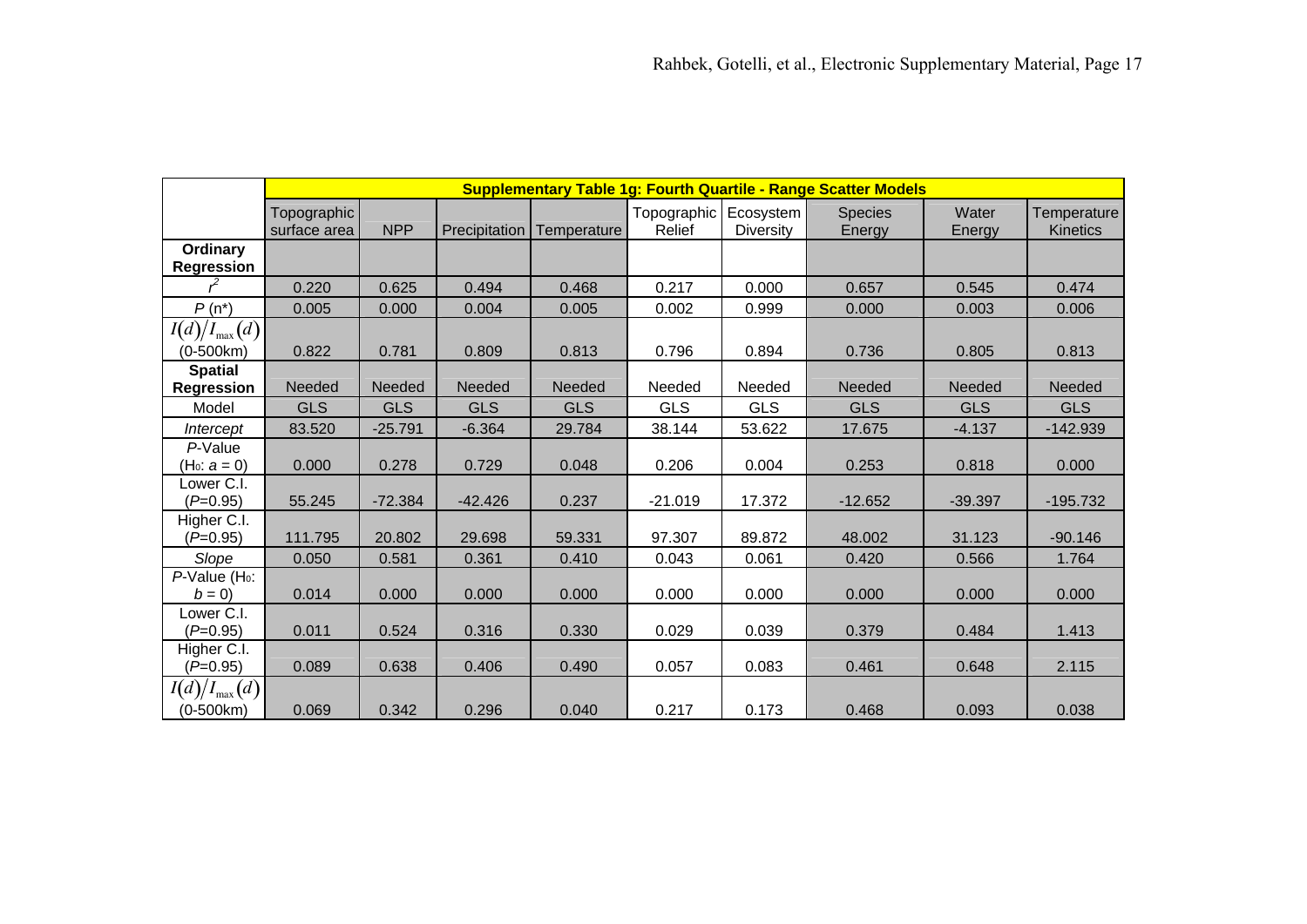|                                        |                               |            |               | <b>Supplementary Table 1h: Fourth Quartile - Range Cohesion Models</b> |                                   |                  |                          |                 |                                |                                 |
|----------------------------------------|-------------------------------|------------|---------------|------------------------------------------------------------------------|-----------------------------------|------------------|--------------------------|-----------------|--------------------------------|---------------------------------|
|                                        | Topographic  <br>surface area | <b>NPP</b> | Precipitation | Temperature                                                            | Topographic   Ecosystem<br>Relief | <b>Diversity</b> | <b>Species</b><br>Energy | Water<br>Energy | Temperature<br><b>Kinetics</b> | <b>Geometric</b><br>Constraints |
| Ordinary<br><b>Regression</b>          |                               |            |               |                                                                        |                                   |                  |                          |                 |                                |                                 |
|                                        | 0.481                         | 0.737      | 0.649         | 0.684                                                                  | 0.238                             | 0.106            | 0.721                    | 0.710           | 0.517                          | 0.365                           |
| $P(n^*)$                               | 0.009                         | 0.000      | 0.002         | 0.001                                                                  | 0.011                             | 0.258            | 0.000                    | 0.000           | 0.006                          | 0.029                           |
| $I(d)/I_{\max}(d)$<br>$(0-500km)$      | 0.806                         | 0.760      | 0.809         | 0.783                                                                  | 0.833                             | 0.893            | 0.755                    | 0.772           | 0.833                          | 0.861                           |
| <b>Spatial</b><br><b>Regression</b>    | Needed                        | Needed     | Needed        | <b>Needed</b>                                                          | Needed                            | Needed           | Needed                   | <b>Needed</b>   | Needed                         | <b>Needed</b>                   |
| Model                                  | <b>GLS</b>                    | <b>GLS</b> | <b>GLS</b>    | <b>GLS</b>                                                             | <b>GLS</b>                        | <b>GLS</b>       | <b>GLS</b>               | <b>GLS</b>      | <b>GLS</b>                     | <b>GLS</b>                      |
| Intercept                              | 87.026                        | 16.226     | 19.046        | 7.339                                                                  | 18.117                            | 58.237           | 63.461                   | 5.219           | $-26.169$                      | 20.902                          |
| P-Value<br>(H <sub>0</sub> : $a = 0$ ) | 0.000                         | 0.069      | 0.093         | 0.038                                                                  | 0.441                             | 0.033            | 0.000                    | 0.128           | 0.000                          | 0.411                           |
| Lower C.I.<br>$(P=0.95)$               | 61.017                        | $-1.275$   | $-3.186$      | 0.408                                                                  | $-28.012$                         | 4.827            | 58.040                   | $-1.494$        | $-39.962$                      | $-28.919$                       |
| Higher C.I.<br>$(P=0.95)$              | 113.035                       | 33.727     | 41.278        | 14.270                                                                 | 64.246                            | 111.647          | 68.882                   | 11.932          | $-12.376$                      | 70.723                          |
| Slope                                  | 0.119                         | 0.888      | 0.877         | 0.981                                                                  | 0.072                             | 0.227            | 0.383                    | 1.025           | 1.246                          | 0.744                           |
| P-Value (H <sub>0</sub> :<br>$b=0$     | 0.000                         | 0.000      | 0.000         | 0.000                                                                  | 0.000                             | 0.000            | 0.000                    | 0.000           | 0.000                          | 0.001                           |
| Lower C.I.<br>$(P=0.95)$               | 0.048                         | 0.792      | 0.808         | 0.887                                                                  | 0.048                             | 0.174            | 0.309                    | 0.935           | 1.062                          | 0.311                           |
| Higher C.I.<br>$(P=0.95)$              | 0.190                         | 0.984      | 0.946         | 1.075                                                                  | 0.096                             | 0.280            | 0.457                    | 1.115           | 1.430                          | 1.177                           |
| $I(d)/I_{\max}(d)$<br>$(0-500km)$      | 0.036                         | $-0.021$   | 0.404         | 0.598                                                                  | 0.344                             | 0.254            | $-0.271$                 | 0.574           | 0.605                          | 0.048                           |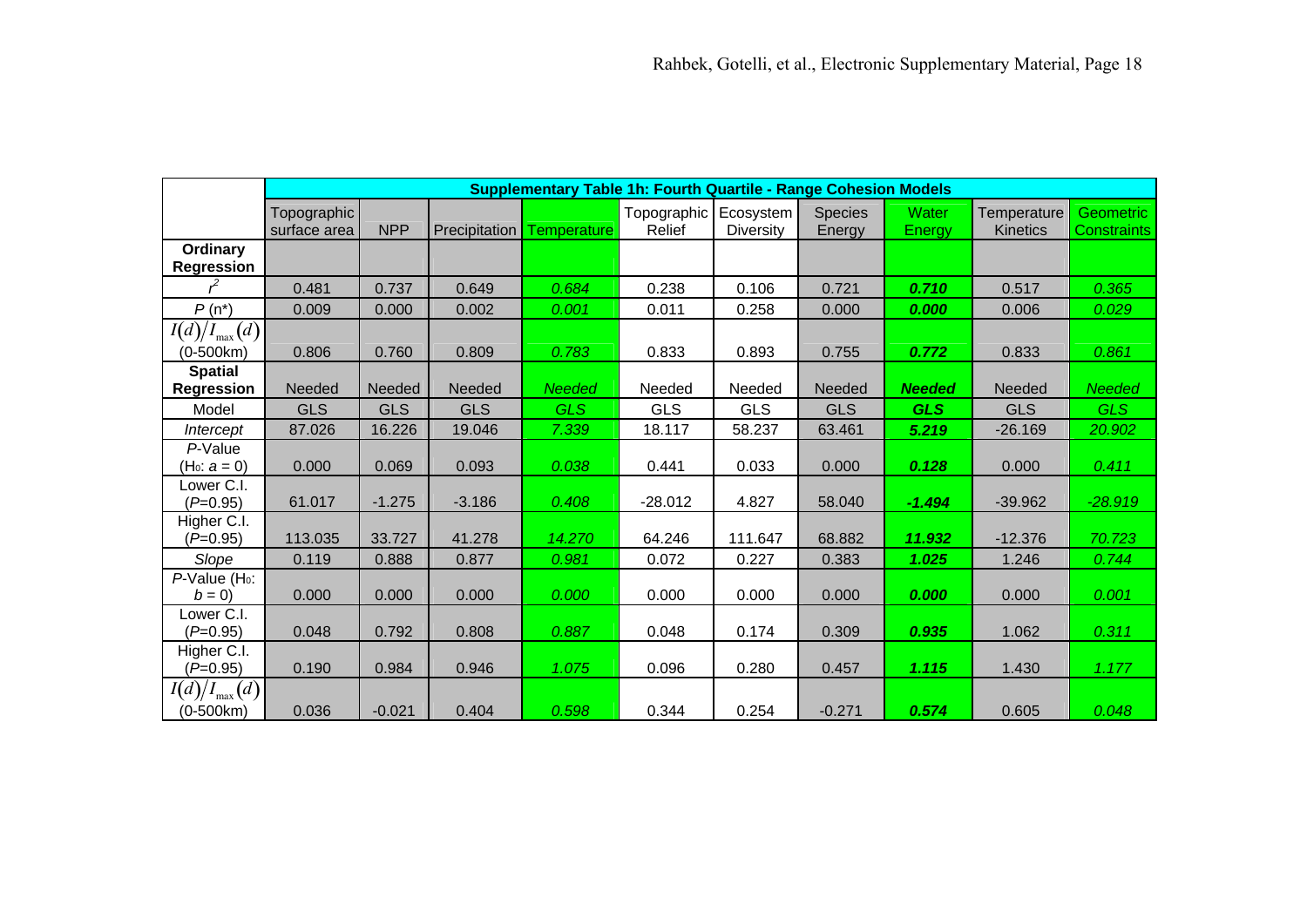|                                        |                             | <b>Supplementary Table 1i: All Quartiles - Range Scatter Models</b> |               |             |                                     |                  |                          |                 |                                |  |  |  |  |
|----------------------------------------|-----------------------------|---------------------------------------------------------------------|---------------|-------------|-------------------------------------|------------------|--------------------------|-----------------|--------------------------------|--|--|--|--|
|                                        | Topographic<br>surface area | <b>NPP</b>                                                          | Precipitation | Temperature | Topographic   Ecosystem  <br>Relief | <b>Diversity</b> | <b>Species</b><br>Energy | Water<br>Energy | Temperature<br><b>Kinetics</b> |  |  |  |  |
| Ordinary<br><b>Regression</b>          |                             |                                                                     |               |             |                                     |                  |                          |                 |                                |  |  |  |  |
|                                        | 0.196                       | 0.439                                                               | 0.390         | 0.250       | 0.004                               | 0.064            | 0.463                    | 0.330           | 0.243                          |  |  |  |  |
| $P(n^*)$                               | 0.004                       | 0.002                                                               | 0.005         | 0.036       | 0.647                               | 0.013            | 0.002                    | 0.018           | 0.042                          |  |  |  |  |
| $I(d)/I_{\max}(d)$<br>(0-500km)        | 0.733                       | 0.652                                                               | 0.658         | 0.692       | 0.780                               | 0.820            | 0.642                    | 0.667           | 0.692                          |  |  |  |  |
| <b>Spatial</b><br><b>Regression</b>    | Needed                      | Needed                                                              | Needed        | Needed      | Needed                              | Needed           | Needed                   | <b>Needed</b>   | <b>Needed</b>                  |  |  |  |  |
| Model                                  | <b>GLS</b>                  | <b>GLS</b>                                                          | <b>GLS</b>    | <b>GLS</b>  | <b>GLS</b>                          | <b>GLS</b>       | <b>GLS</b>               | <b>GLS</b>      | <b>GLS</b>                     |  |  |  |  |
| Intercept                              | 97.601                      | 74.689                                                              | 92.064        | 137.315     | 40.729                              | 35.949           | 101.028                  | 122.670         | 291.227                        |  |  |  |  |
| P-Value<br>(H <sub>0</sub> : $a = 0$ ) | 0.000                       | 0.000                                                               | 0.000         | 0.000       | 0.166                               | 0.244            | 0.000                    | 0.000           | 0.000                          |  |  |  |  |
| Lower C.I.<br>$(P=0.95)$               | 57.268                      | 41.925                                                              | 38.741        | 96.017      | $-16.868$                           | $-24.017$        | 74.327                   | 82.315          | 191.471                        |  |  |  |  |
| Higher C.I.<br>$(P=0.95)$              | 137.934                     | 107.453                                                             | 145.387       | 178.613     | 98.326                              | 95.915           | 127.729                  | 163.025         | 390.983                        |  |  |  |  |
| Slope                                  | 0.211                       | 0.273                                                               | 0.043         | $-0.166$    | 0.214                               | 0.285            | 0.241                    | $-0.073$        | $-1.113$                       |  |  |  |  |
| $P$ -Value (H <sub>0</sub> :<br>$b=0$  | 0.000                       | 0.000                                                               | 0.239         | 0.009       | 0.000                               | 0.000            | 0.000                    | 0.265           | 0.000                          |  |  |  |  |
| Lower C.I.<br>$(P=0.95)$               | 0.148                       | 0.186                                                               | $-0.029$      | $-0.290$    | 0.196                               | 0.253            | 0.187                    | $-0.201$        | $-1.652$                       |  |  |  |  |
| Higher C.I.<br>$(P=0.95)$              | 0.274                       | 0.360                                                               | 0.115         | $-0.042$    | 0.232                               | 0.317            | 0.295                    | 0.055           | $-0.574$                       |  |  |  |  |
| $I(d)/I_{\max}(d)$<br>$(0-500km)$      | 0.021                       | 0.095                                                               | 0.010         | 0.083       | 0.254                               | 0.140            | 0.037                    | 0.083           | 0.229                          |  |  |  |  |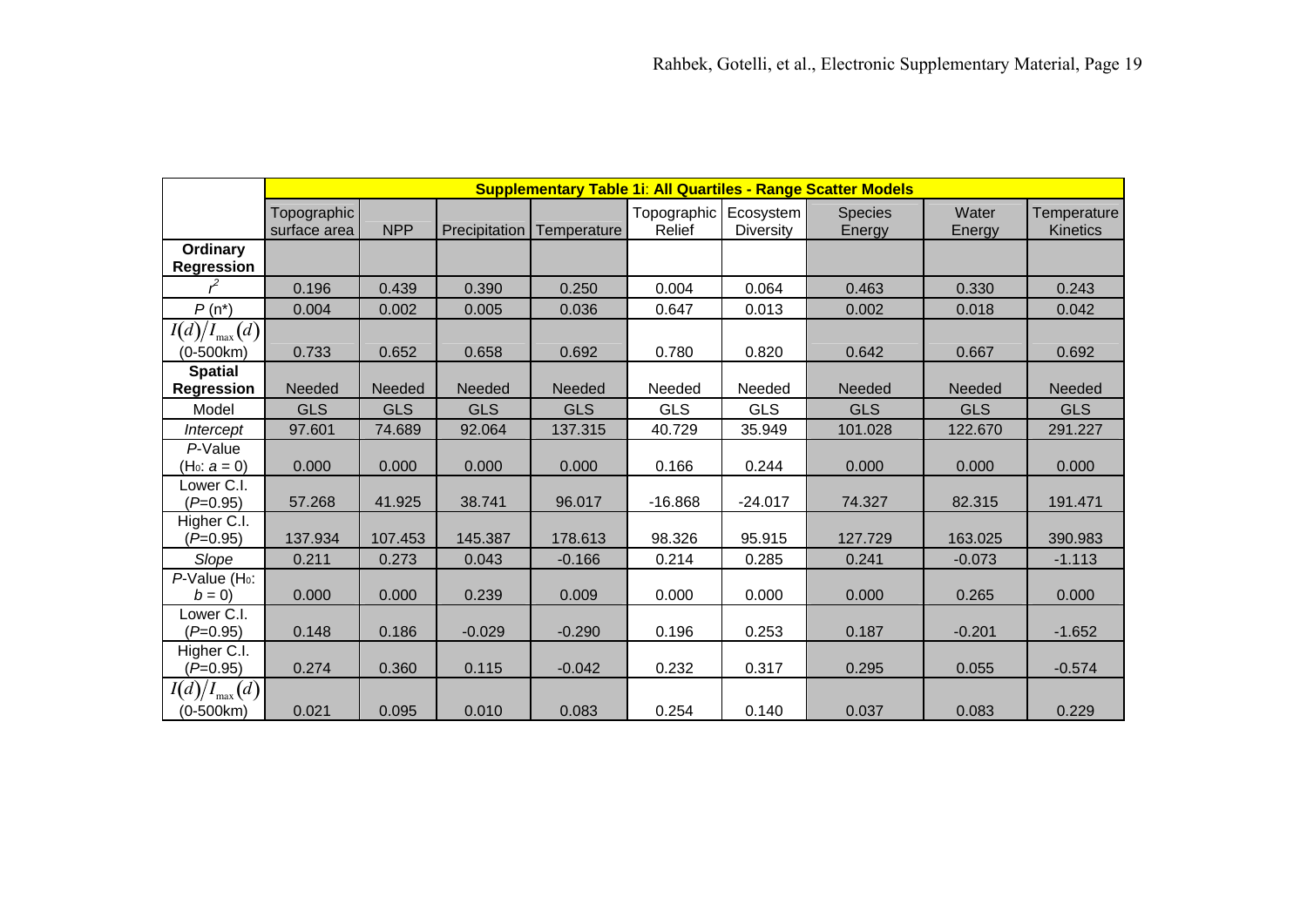|                                      |                               |               |                      | <b>Supplementary Table 1. All Quartiles - Range Cohesion Models</b> |                                 |                  |                          |                 |                                       |                          |
|--------------------------------------|-------------------------------|---------------|----------------------|---------------------------------------------------------------------|---------------------------------|------------------|--------------------------|-----------------|---------------------------------------|--------------------------|
|                                      | Topographic  <br>surface area | <b>NPP</b>    | <b>Precipitation</b> | Temperature                                                         | Topographic Ecosystem<br>Relief | <b>Diversity</b> | <b>Species</b><br>Energy | Water<br>Energy | <b>Temperature</b><br><b>Kinetics</b> | Geometric<br>Constraints |
| Ordinary<br><b>Regression</b>        |                               |               |                      |                                                                     |                                 |                  |                          |                 |                                       |                          |
|                                      | 0.271                         | 0.437         | 0.423                | 0.343                                                               | 0.018                           | 0.119            | 0.426                    | 0.385           | 0.256                                 | 0.162                    |
| $P(n^*)$                             | 0.026                         | 0.006         | 0.008                | 0.011                                                               | 0.473                           | 0.111            | 0.008                    | 0.013           | 0.033                                 | 0.088                    |
| $I(d)/I_{\max}(d)$                   |                               |               |                      |                                                                     |                                 |                  |                          |                 |                                       |                          |
| $(0-500km)$                          | 0.738                         | 0.684         | 0.693                | 0.716                                                               | 0.775                           | 0.811            | 0.688                    | 0.702           | 0.748                                 | 0.774                    |
| <b>Spatial</b><br><b>Regression</b>  | <b>Needed</b>                 | <b>Needed</b> | Needed               | <b>Needed</b>                                                       | Needed                          | Needed           | <b>Needed</b>            | Needed          | <b>Needed</b>                         | Needed                   |
| Model                                | <b>GLS</b>                    | <b>GLS</b>    | <b>GLS</b>           | <b>SAR</b>                                                          | <b>GLS</b>                      | <b>GLS</b>       | <b>SAR</b>               | <b>SAR</b>      | <b>SAR</b>                            | <b>GLS</b>               |
| Intercept                            | 93.457                        | 50.713        | 58.206               | 59.031                                                              | 28.315                          | 23.496           | 82.817                   | 48.136          | $-3.781$                              | $-24.488$                |
| P-Value<br>$(H_0: a = 0)$            | 0.000                         | 0.001         | 0.000                | 0.003                                                               | 0.360                           | 0.420            | 0.000                    | 0.013           | 0.900                                 | 0.448                    |
| Lower C.I.<br>$(P=0.95)$             | 55.406                        | 19.844        | 25.004               | 19.757                                                              | $-32.338$                       | $-33.641$        | 54.523                   | 10.231          | $-63.067$                             | $-87.808$                |
| Higher C.I.<br>$(P=0.95)$            | 131.508                       | 81.582        | 91.408               | 98.305                                                              | 88.968                          | 80.633           | 111.111                  | 86.041          | 55.505                                | 38.832                   |
| Slope                                | 0.337                         | 0.634         | 0.532                | 0.512                                                               | 0.294                           | 0.508            | 0.492                    | 0.613           | 0.977                                 | 1.192                    |
| P-Value (H <sub>0</sub> :<br>$b = 0$ | 0.000                         | 0.000         | 0.000                | 0.000                                                               | 0.000                           | 0.000            | 0.000                    | 0.000           | 0.000                                 | 0.000                    |
| Lower C.I.<br>$(P=0.95)$             | 0.233                         | 0.501         | 0.404                | 0.319                                                               | 0.266                           | 0.452            | 0.400                    | 0.422           | 0.585                                 | 0.792                    |
| Higher C.I.<br>$(P=0.95)$            | 0.441                         | 0.767         | 0.660                | 0.705                                                               | 0.322                           | 0.564            | 0.584                    | 0.804           | 1.369                                 | 1.592                    |
| $I(d)/I_{\max}(d)$<br>$(0-500km)$    | $-0.026$                      | 0.009         | $-0.032$             | $-0.024$                                                            | 0.281                           | 0.356            | $-0.002$                 | $-0.026$        | 0.000                                 | 0.311                    |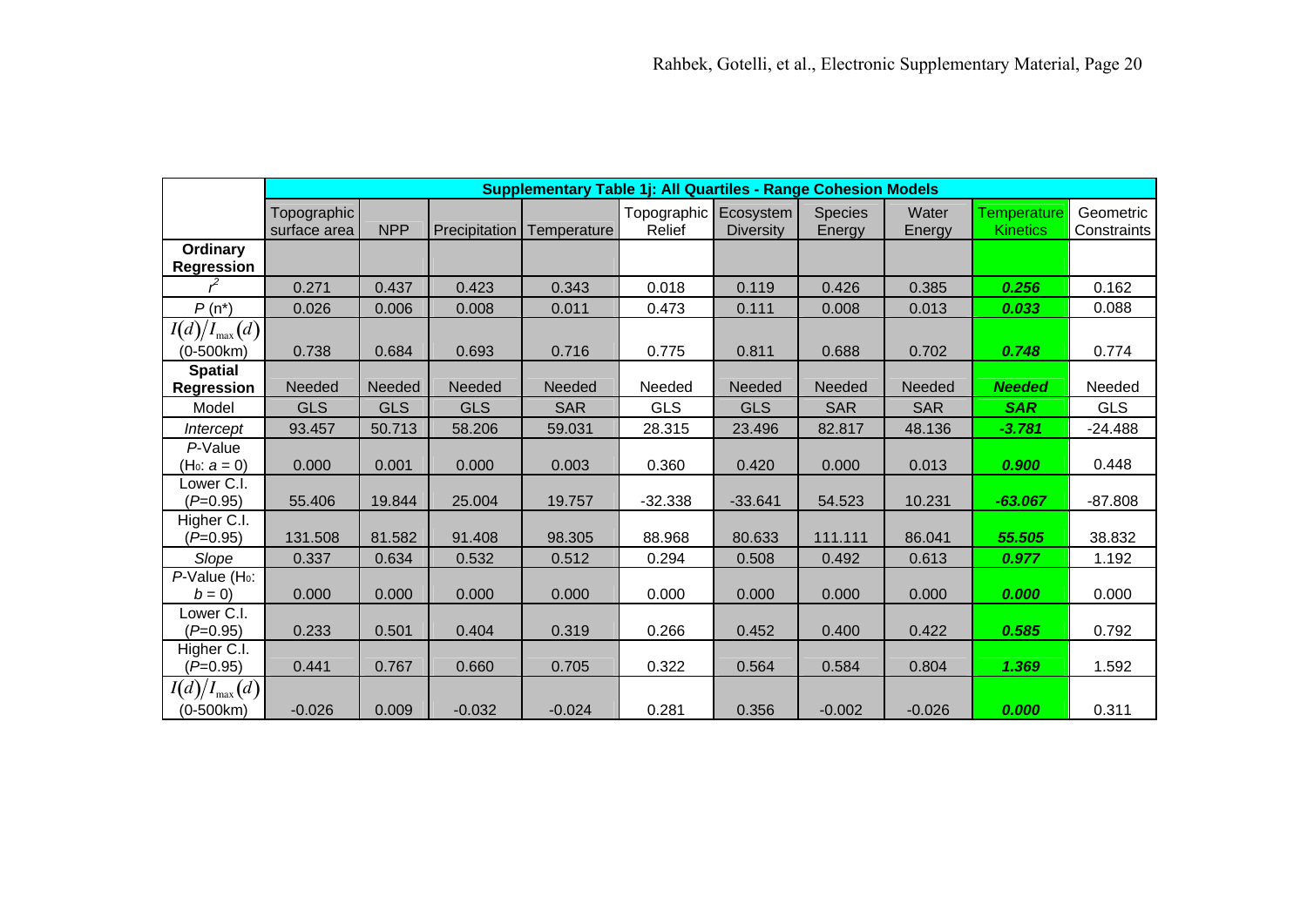**Supplementary Table 2.** Explanatory factors for species richness of endemic birds of South America ( *<sup>n</sup>* = 2,248). Tabled values are coefficients of determination  $(r^2)$  from simple (OLS), one-predictor regressions of observed species richness on raw environmental variables. Results are shown for species partitioned into range size quartiles, for the species of the first three quartiles pooled, and for all quartiles pooled. Shaded gray cells contain results for all climate models for species of the first three quartiles (smaller ranges). <sup>A</sup> denotes a negative regression slope. Supplementary table 4 shows the corresponding results for all breeding birds of South America ( *n*  $= 2,891$ ).

| <b>Quartile</b>                         | <b>First</b>      | <b>Second</b>  | <b>Third</b> | <b>Quartiles</b>  | <b>Fourth</b>     | All               |
|-----------------------------------------|-------------------|----------------|--------------|-------------------|-------------------|-------------------|
|                                         | quartile          | quartile       | quartile     | $(1 + 2 + 3)$     | quartile          | quartiles         |
| Factor                                  |                   |                |              |                   |                   |                   |
| Precipitation $(mm/yr^{-1})$            | 0.00              | 0.00           | 0.02         | 0.01              | 0.43              | 0.35              |
| Temperature (mean annual, $^{\circ}$ C) | 0.01 <sup>A</sup> | $0.02^{\rm A}$ | $0.02^{A}$   | $0.02^{A}$        | 0.47              | 0.25              |
| Net primary productivity (tons          | 0.00 <sup>A</sup> | $0.00^{A}$     | 0.00         | 0.00 <sup>A</sup> | 0.64              | 0.44              |
| carbon per hectare per year)            |                   |                |              |                   |                   |                   |
| Topographic surface area $(km^2)$       | 0.01              | 0.00           | 0.01         | 0.01              | 0.24              | 0.21              |
| Ecosystem diversity (number of          | 0.21              | 0.22           | 0.19         | 0.24              | 0.00 <sup>A</sup> | 0.07              |
| ecosystems in cell)                     |                   |                |              |                   |                   |                   |
| Topographic relief                      | 0.34              | 0.42           | 0.22         | 0.36              | 0.19 <sup>A</sup> | 0.00 <sup>A</sup> |
| (elevational range, m a.s.l.)           |                   |                |              |                   |                   |                   |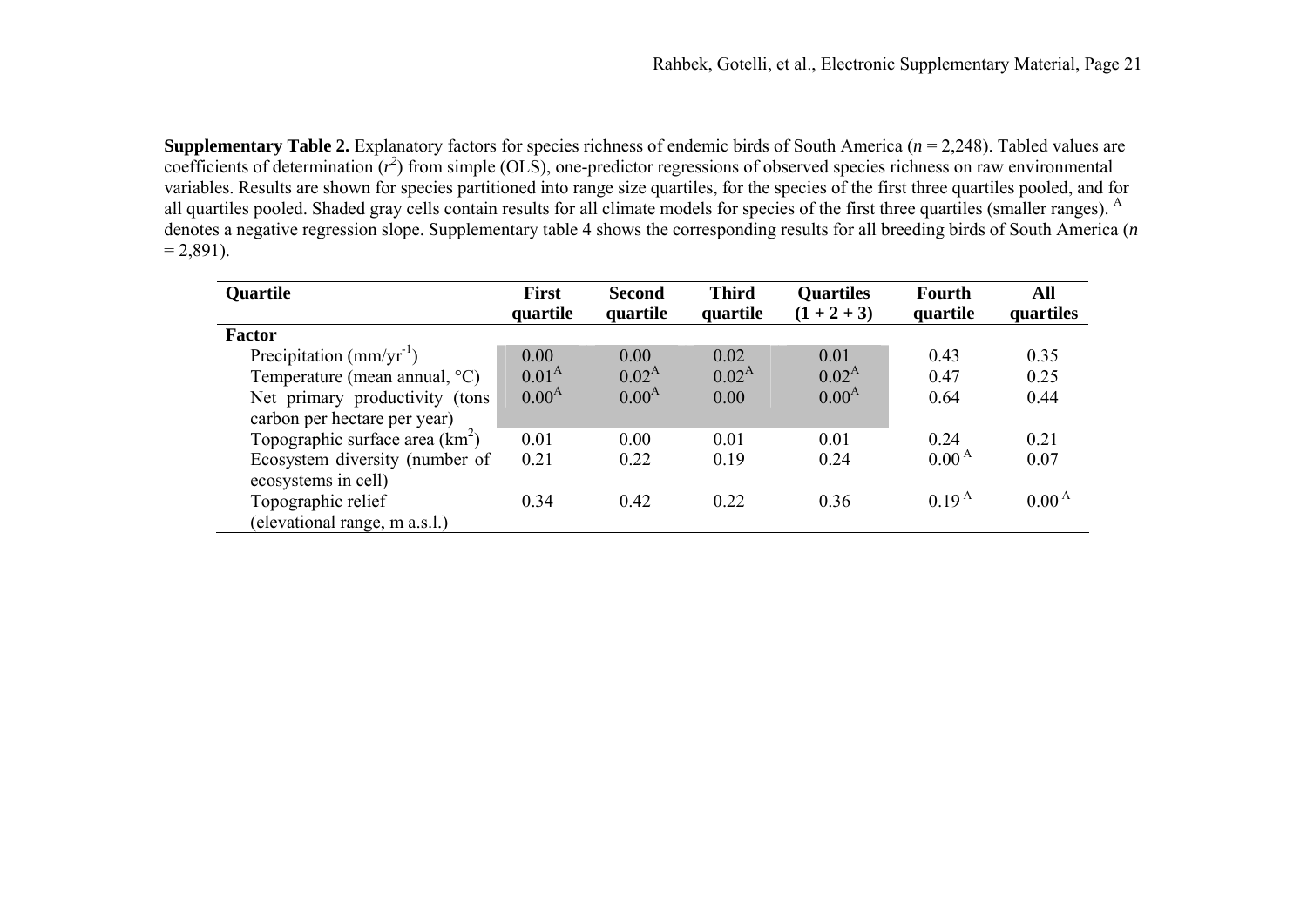**Supplementary Table 3.** Explanatory factors for species richness of all breeding birds of South America ( *<sup>n</sup>* = 2,891). Tabled values are coefficients of determination  $(r^2)$  for predictors of species richness, generated by the Range Scatter model (RS) and the Range Cohesion model (RC) based on a simple (OLS) regression of observed on predicted species richness. Species were partitioned into range-size quartiles. Shaded gray cells contain results for all climate models for species of the first three quartiles (smaller ranges). <sup>A</sup>Denotes negative regression slope. The corresponding for endemic birds of South America (n = 2,248) are shown in Supplementary table 1.

| Quartile                                              | <b>First quartile</b> |                | <b>Second quartile</b> |                | Third quartile |            | <b>Fourth quartile</b> |                   | <b>All quartiles</b> |            |
|-------------------------------------------------------|-----------------------|----------------|------------------------|----------------|----------------|------------|------------------------|-------------------|----------------------|------------|
| <b>Factor</b>                                         | <b>RS</b>             | RC             | <b>RS</b>              | RC             | <b>RS</b>      | RC         | <b>RS</b>              | RC                | <b>RS</b>            | RC         |
| Precipitation $\text{(mm/yr}^{-1})$                   | 0.01                  | 0.00           | 0.01                   | 0.00           | 0.08           | 0.03       | 0.67                   | 0.80              | 0.60                 | 0.62       |
| Temperature (mean annual, $^{\circ}C$ )               | $0.00^{A}$            | $0.00^{\rm A}$ | $0.00^{\rm A}$         | $0.02^{A}$     | 0.00           | $0.00^{A}$ | 0.67                   | 0.74              | 0.48                 | 0.48       |
| Net primary productivity                              | 0.00                  | $0.00^{A}$     | $0.00^{A}$             | $0.01^{A}$     | 0.05           | 0.01       | 0.79                   | 0.83              | 0.66                 | 0.60       |
| (tons carbon per hectare per year)                    |                       |                |                        |                |                |            |                        |                   |                      |            |
| Topographic surface area $(km^2)$                     | 0.00                  | 0.00           | 0.00                   | $0.00^{\rm A}$ | 0.02           | 0.00       | 0.20                   | 0.42              | 0.16                 | 0.27       |
| Ecosystem diversity (number of<br>ecosystems in cell) | 0.21                  | 0.21           | 0.23                   | 0.22           | 0.18           | 0.10       | 0.00                   | 0.12              | 0.06                 | 0.11       |
| Topographic relief<br>(elevational range, m a.s.l.)   | 0.31                  | 0.29           | 0.38                   | 0.35           | 0.16           | 0.11       | $0.17^{\rm A}$         | 0.20 <sup>A</sup> | $0.02^{\rm A}$       | $0.04^{A}$ |